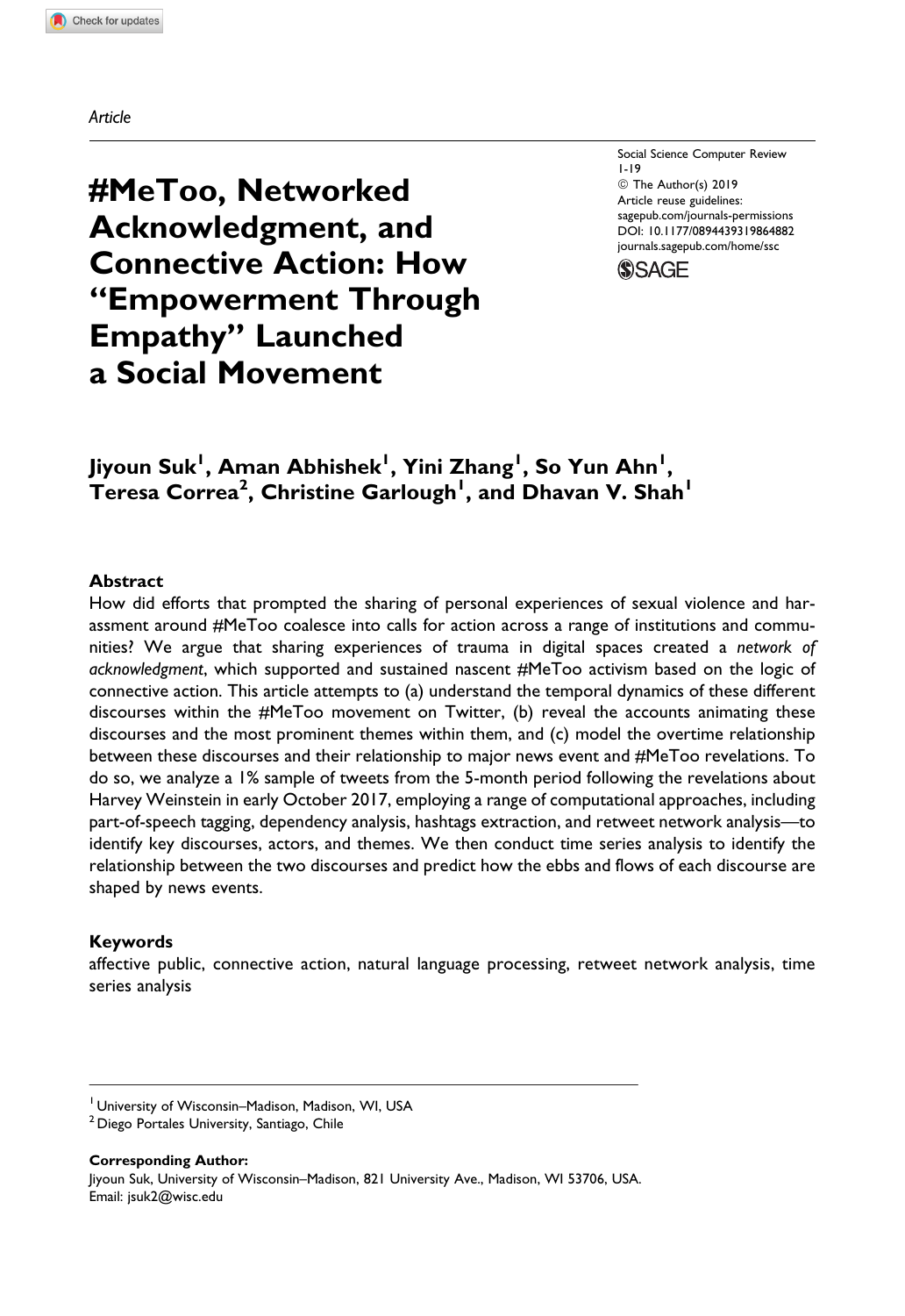How did expressive communication about sexual harassment and assault around #MeToo coalesce into activism and calls for action across a range of institutions and communities? We argue that sharing experiences of trauma in digital spaces create a *network of acknowledgment* and that such a network supported and sustained the nascent #MeToo social movement. Hashtag activism—the use of hashtags to show support for a cause on social media platforms—and other forms of collective online expression can offer a public acknowledgment of trauma that provides a forum for open attention to claims, gestures toward common experiences, and affirms a belief in survivors. Indeed, "empowerment through empathy" is the phrase Tarana Burke, founder of the Me Too movement, uses to describe the creation of connection through mutual sharing of trauma:

One of the worst things about experiencing sexual trauma is feeling like you're all alone ...Instead, when people say, 'This happened to me too, I understand you,' a connection happens...'Me Too' became the way to succinctly and powerfully, connect with other people and give people permission to start their journey to heal. (Burke, 2017)

As this indicates, the coded imperative of #MeToo fosters empowerment through the construction of connections among survivors. As Clark (2016, p. 789) writes, "a hashtag's narrative logic—its ability to produce and connect individual stories—fuels its political growth. The online telling and connecting of personal stories distinguish hashtag feminism from earlier forms of feminist personal politics." These connections, sustained through testimony and witnessing about harassment and assault, created a networked public around this experience of trauma and recovery. Although members of this networked public may not interact directly with every other member, or with the entirety of the discourses that other members produce, a sense of commonality and cohesion is created by seeing so many others share stories of trauma. It is this online public—this network of acknowledgment—that we contend expanded the #MeToo movement into a wide range of institutions and communities.

Networked acknowledgment of sexual violence in the public sphere also points toward Berlant's (2008) notion of intimate publics (i.e., how strangers build communities through affective ties to cultural forms such as books, films, and television shows and see their personal narratives as part of a collective experience) and Papacharissi's (2016) concept of affective publics (i.e., how digital technologies facilitate feelings of engagement, belonging, and solidarity that people then use to make their voices matter in public life). And while a platform like YouTube, which allows for personalized video testimonials, may offer more intimate portraits of survivors, it is the volume and velocity of expression possible when tens of thousands (or millions) of individuals can simply use 140 characters<sup>1</sup> to build a matrix of support. These concepts of intimate and affective publics inform our approach to the discourses and relationships underlying the explosion of the #MeToo movement onto the global stage in 2017.

We contend that it is through this sharing of stories and support, in the form of a torrent of posts, retweets, and affirmations, that #MeToo expanded into so many other domains, becoming a social movement. It is now accepted that social media are critical to movement organizing, which has become more fluid and agile in response to digital technologies. Bennett and Segerberg's (2012) conceptualization of connective action through digital communication platforms speaks to such fluidity. However, work by scholars like Dubois and Gaffney (2014) and González-Bailón, Borge-Holthoefer, and Moreno (2013) has focused on influence by opinion leaders or hidden influentials within specified networks, not the power of sustained expressive activity on digital platforms to organize and scale up social movement efforts. Social media often become a space where citizens gather and contest the definition of a movement, potentially translating this energy into off-line actions (Gerbaudo, 2018).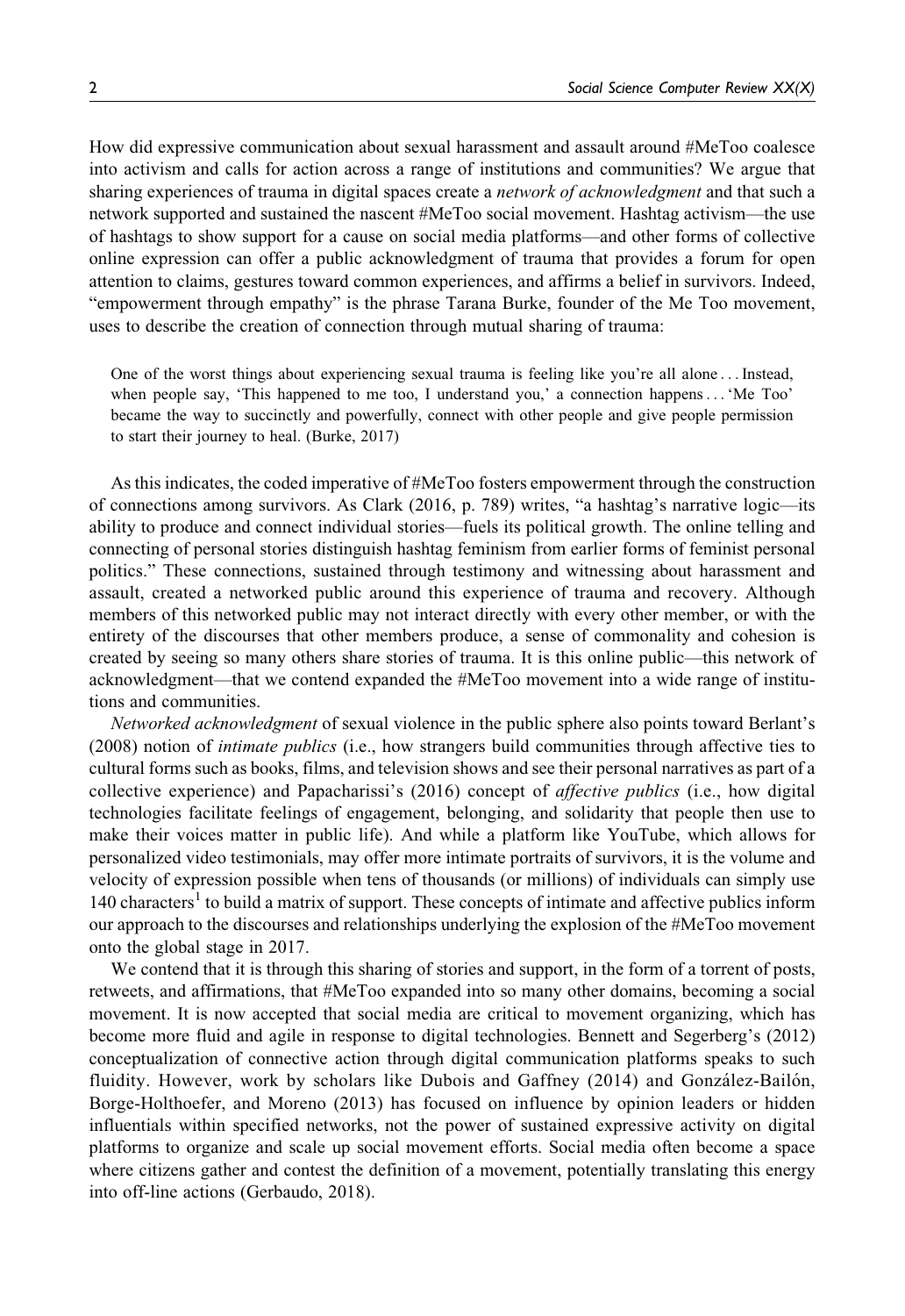In this sense, our work is more closely linked to efforts to trace the volume of social media discourse over time (Jungherr  $&$  Jürgens, 2014) and to understand the content and emotional tone of these communications (Nulty, Theocharis, Popa, Parnet, & Benoit, 2016). Our focus on the #MeToo movement spans the 5-month period following the revelations about Harvey Weinstein in early October 2017. Although our analysis covers the popularization of #MeToo by actress and activist Alyssa Milano (Berger & Milkman, 2012), our concern here is much broader than that catalyzing event. Our analysis attends to (a) the scores of sexual harassment and assault survivors who broke their silence over the next 5 months, (b) the growth of the #MeToo movement and its spread into other social spheres, (c) how these discourses were related to one another, and (d) whether they were also spurred by a string of high-profile figures from diverse professions accused of harassment and assault and the other catalyzing events.

### Complicating the #MeToo Movement

These are complex times for feminism. The rise of the #MeToo movement and the organization of Women's Marches across the globe have raised social awareness of gender-related issues and feminism in the public sphere. Yet, serious challenges remain to feminist activism, such as the building of coalitions across diverse identity positions, creating appeals that resonate with a wide swath of citizens, generating sustained engagement in political action, and supporting intersectional voices in feminist movements. The #MeToo provides an illustration of both the successes and challenges of these types of efforts in contemporary politics.

Tarana Burke, social justice advocate and founder of the #MeToo movement, began using the phrase "Me Too" in 2006. After creating the nonprofit Just Be Inc. to help young women of color, she introduced the phrase on the social network of MySpace. Burke, a survivor of sexual violence herself, was inspired to create a space for women of color to acknowledge the experiences of sexual violence after meeting with a survivor of childhood sexual abuse. Recognizing that these stories were deliberately ignored or forgotten, "Me Too" became a vital message of a campaign to further "empowerment through empathy" among women of color.

This work dovetailed with prior hashtag activism efforts that sought to prompt and share stories of sexual violence and harassment. In March 2014, Christine Fox introduced #WhatWereYouWearing and asked her followers to answer the question "What were you wearing when you were assaulted?" In May 2014, #YesAllWomen emerged in response to the Isla Vista killings and the release of Elliot Rogers misogynistic "manifesto" to give voice to stories of violence against women (Rodino-Colocino, 2014). Activist and blogger, Feminista Jones, unveiled #YouOkSis in July 2014 to help reduce street harassment specifically experienced by women of color. In April 2015, the founder of The Everyday Sexism Project, Laura Bates, asked women to share stories of daily microaggressions around the hashtag #EverydaySexism (Eagle, 2015). Other examples include NFL domestic abuseinspired #WhyIStayed, the sarcastic #Safetytipsforladies, and the Trump-inspired story sharing around #NotOkay (Clark, 2016; Domonoske, 2016; Rentschler, 2015).

On October 15, 2017, in reaction to the allegations of sexual assault by Hollywood producer Harvey Weinstein, actress Alyssa Milano used the hashtag #MeToo to inspire a flood of survivors of sexual assault and harassment to make their stories public. Her tweet, "If you've been sexually harassed or assaulted write 'me too' as a reply to this tweet," was retweeted more than 24,000 times, spurring the use of #MeToo half a million times within 12 hour of her post. In all, #MeToo was used 19 million times, with 65% of social media users having encountered content about sexual harassment or assault across platforms (Anderson & Toor, 2018).

Certainly, the #MeToo movement has faced its share of critiques. Most notably, allegations of co-optation emerged as people became aware of Burke's initially unacknowledged contributions. To her credit, Milano responded immediately to these concerns, acknowledging Burke's origination on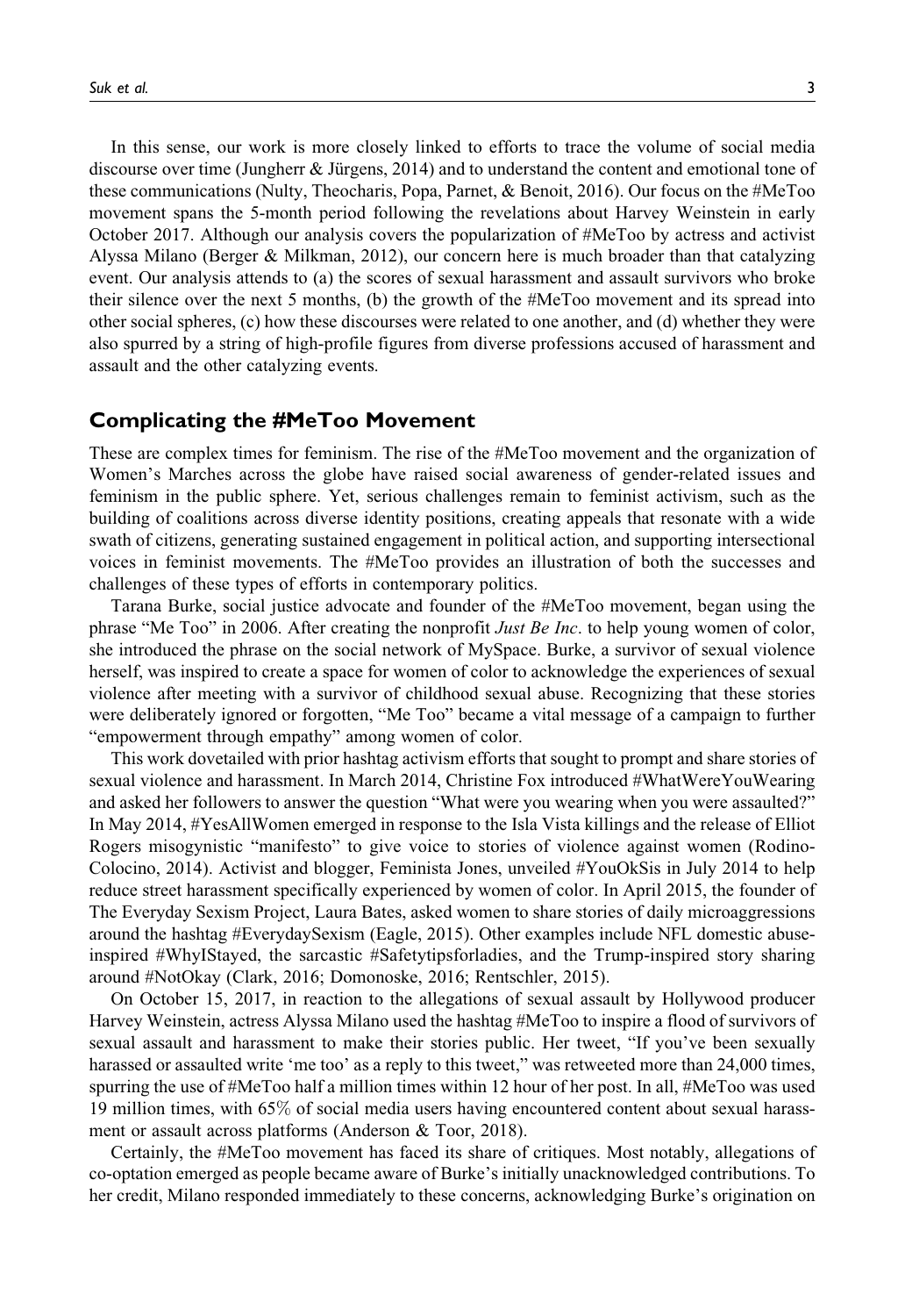Twitter. Other criticisms include the movement's narrow focus on cis-gendered issues in the workplace, especially accountability for perpetrators and policy change within professional settings. This left millions feeling excluded from the emerging activism, including lesbian, gay, bisexual, transgender, and queer or questioning and gender nonconforming individuals, the undocumented, child survivors, people with disabilities, and women of color to name but a few. Despite these limitations, this sharing of stories and expressions of support served as a form of testimony and witnessing.

# Testimony, Witnessing, and Intimate Publics

Beginning in the 1960s, feminists developed consciousness-raising—small, informal gatherings to help women share personal experiences of gender discrimination and break free from the isolation that sustains patriarchy (Sarachild, 1978). Organizers encouraged each woman to communicate her own experiences, and then the whole group discussed forms of resisting oppression. This was meant to unite women, fostering recognition that these were not isolated events, that "the personal is political." Women "learned to ask new questions about themselves, built self-esteem and a sense of entitlement to opportunity, gave names to their common experiences and discovered that they were not alone" (Kamen, 1991, p. 4).

For feminist scholars, personal storytelling in informal settings can serve as a form of testimony. Testimony includes statements by those who have lived through events, those who have been told or shown evidence, or those who choose to share their impressions of an event (Felman & Laub, 1992). Testimony also plays an important role in the public sphere in more formalized or heightened performances—such as theater or spoken word poetry—that address issues of personal and political importance (Garlough, 2013). These personal narratives may be used to witness transgressions, encourage discussion, and argue for change. Traumatic events can be made meaningful through hearing, reading, or viewing accounts that make apparent personal engagements with others who share these experiences now or in history.

This view shares commonality with Berlant's (2008) notion of "intimate public," which she uses to explain how women's culture was generated among strangers through access to books, films, and television programs for and about women. This intimate public was grounded in the idea that woman's experience could be shared by other women, no matter how dissimilar. Even without direct contact with one another, the connection to strands of discourse created a public. In this way, strangers could build communities through affective ties, as they connected their personal narratives to others' widely shared collective experiences. There is an expectation that participants of an intimate public share a worldview and emotions derived from common historical experiences or grievances. As such, identification, recognition, and reflection within this intimate public generate a sense of belonging, consolation, and discussion that eventually may contest power relations (Berlant, 2008). This suggests that mediated exposure to others' testimony can spark a sense of commonality and community.

Testimony keeps trauma visible, speaks to suffering of others, and engages in the work of unmasking the truth. Through involvement in a story-sharing network, individuals may engage in critical self-affirmation and verification, while also bearing witness to others' testimony, another key element of this process. Witnessing can involve (1) being a witness to oneself within the experience, (2) being a witness to the testimonies of others, and (3) being a witness to the process of witnessing itself (Felman & Laub 1992, p. 75). Witnessing can often also be painful. As Shoshana Felman recognizes, hearing others' trauma can reawaken memories, a "radically unique burden" for survivors (p. 3). When considering women's experiences of sexual violence and harassment and the value of testimony and witnessing in the public sphere, social media forums have become focal sites of exchange and acknowledgment.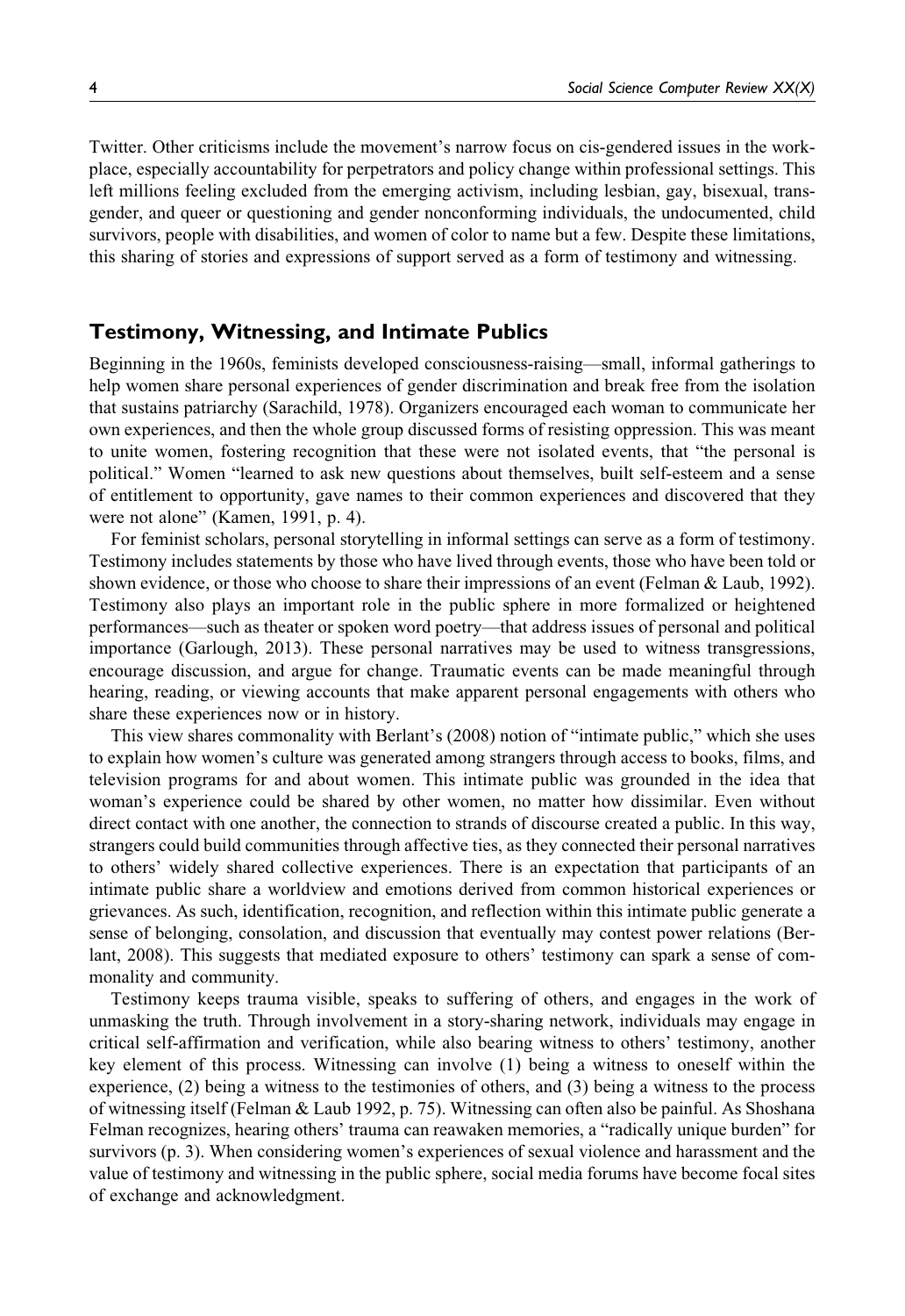### Networked Acknowledgment and Affective Publics

Acknowledgment is a relatively understudied communicative strategy, one that has rarely been used to understand social media discourse. Yet, it provides a powerful framework for understanding #MeToo Twitter discourse. Hyde's (2006) conception of acknowledgment, drawing upon the writing of Heidegger and Levinas, along with Aristotle and the Sophists, sees acknowledgment as a way of "being for others." Acknowledgment is a communicative act that speaks to our personal vulnerability and our strength as a community. Acknowledgment includes the following practices: "(1) To admit, concede, confess a thing or person to be something, (2) to endorse, ratify, sanction, approve or take notice of something or a person, and (3) to take notice of someone in a special way or to honor them" (Inwood, 1992, p. 245).

Acknowledging others, therefore, is deeply relational, though need not be intimate; that is, it does not demand a deep bond between actors but rather a recognition and ratification of their claims as legitimate and valid. As such, it lends itself to the context of social media engagement and hashtag activism. It provides an opportunity to give attention to the others we encounter in our lives and offers an opportunity to communicate care. As Hyde (2006) states, " ... the act of acknowledgment is a communicative behavior that grants attention to others and thereby makes room for them in our lives... . people of conscience opt to go out of their way to make us feel wanted and needed, to praise our presence and actions, and thus to acknowledge the worthiness of our existence" (p. 1). Referencing this work, Garlough (2013) notes, "in acknowledgment, there is the potential for healing and hope essential to communal spirit, social activism, and the moral well-being of humankind" (p. 21).

Acknowledging others over social media has the potential to create a network of acknowledgment, in which a diverse array of actors engage in testimony and witnessing around traumatic experiences. Our notion of *networked acknowledgment* occurs when online communities sustain a discourse that allows public testimony about trauma, provides a space for open discussion about claims, highlights common experiences, and affirms faith in the stories of survivors. This concept shares some commonality with Papacharissi's (2016) notion of affective publics. She proposes that in a mediated environment, social media helps connect people and facilitates feelings of engagement, belonging, and solidarity through the formation of affective ties. The connection and disconnection of participants to these affective publics occur through expressions of sentiments. The notion of affective publics was developed to understand the connections of online political movements (e.g., Occupy movement through #ows and protests in Egypt and Greece through #egypt and #ThisIsACoup). We argue that these affective publics enable *networked acknowledgment* in cases of sharing and affirming testimonies about trauma.

Hashtags were initially developed on Twitter to organize information and discussions, but they have become meta-discourses through which people give context, emotions, and meanings to their posts as well as find others gathered to share and discuss the same issues. As a result, the practice of hashtagging may help create these intimate or affective publics by opening up digital spaces where people who use them develop feelings of connectedness and ties through a shared language, emotions, and experiences (Dixon, 2014). As noted above, feminist hashtag activism has been a tactic to gain voice and attention and fight against gender inequalities (Clark, 2016).

## Connective Action and Extending #MeToo

One of the characteristics of affective publics is that they lead to connective action but not necessarily to collective action (Papacharissi, 2016). In the context of fragmented and more individualized contemporary societies, Bennett and Segerberg (2012) propose "the logic of connective action" to explain how digital technologies shape social movements, allowing individuals to express interests,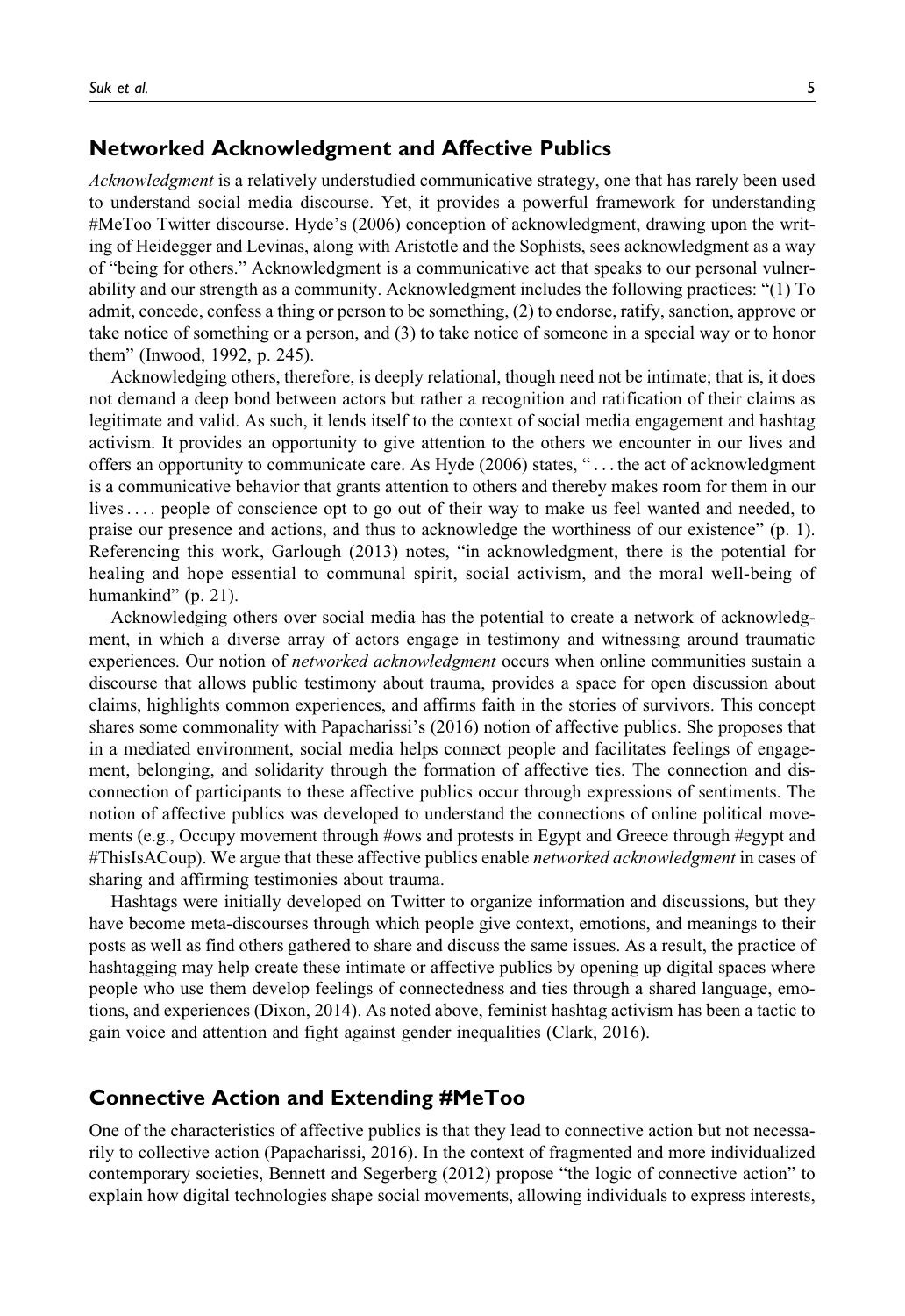lifestyles, grievances, and engage with issues without having to adhere to a group identity or ideology. They maintain that digital technologies, tied to highly individualized publics, play a crucial role in establishing and organizing actions in contemporary activism. The ongoing #MeToo movement is an illustration of connective action. It did not involve strong, established organizations to coordinate actions. While Tarana Burke's groundwork and Alyssa Milano's popularity certainly played a role in the millions of tweets, retweets, and replies #MeToo generated, this movement was not launched by an established organization. It relied on online interpersonal communication. In other words, the driving force of #MeToo was not an entity but the exchange of individual posts. Bennett and Segerberg (2012) argue that in large-scale connective action formations, personalized missives are key—"the personalization of politics" centers on group identity, membership, or ideology.

This fits the logic of "co-production and sharing based on personalized expression" (Bennett  $\&$ Segerberg, 2012, p. 16). Personal stories and expressions have a mobilizing power especially through the visibility and accessibility achieved by frequent sharing within social networks (Benkler, 2006). And coupled with personal testimonials are customized hashtags to drive "discourses" among actors (Shah, Culver, Hanna, Macafee, & Yang, 2015). The question remains, however, how #MeToo morphed into dozens of activist submovements, focused on opening a space for conversation about sexual harassment and assault across different institutions (e.g., #churchtoo, #metoomilitary, #mosquemetoo, #metook12), calls for actions to change laws and culture (e.g., #metoocongress, #himthough, #howiwillchange, #nomore, #stoprape), and broader calls to investigate claims, join movements, and call for social and political change.

As an indexing system of the Twitter discourse, hashtags can be used to indicate heightened attention, increased awareness, and the intensity of a particular discourse (Freelon, McIlwain, & Clark, 2016). It can be used strategically—to provide a particular interpretive frame of the issue, to invade other people's discussions through "hashjacking," or to make a tweet go viral. #MeToo movement, like others before it, involves multiple discourses and contending submovements, not all of which aligned with the underlying intent of #MeToo of "empowerment through empathy." Much needs to be unpacked to understand how the logic of connective action has sustained #MeToo over time, how calls for change penetrated different institutions and communities, and how it became significant force across cultural contexts. It is relevant, therefore, to explore these discourses, the actors and themes within them, and their relationship to one another. Our study centers on the predicted relationship between networked acknowledgment and #MeToo activism discourses. We hypothesize:

Hypothesis 1: Overtime changes in networked acknowledgment discourse will predict corresponding changes in #MeToo activism discourse beyond the effects of news events.

We also pose the following four research questions to inform our understanding of this relationship, trace its roots and sources, and consider its robustness against other explanations.

Research Question 1: What temporal patterns mark (a) networked acknowledgment and (b) #MeToo activism discourses?

Research Question 2: Who are the "opinion leaders" or "hidden influentials" within (a) networked acknowledgment and (b) #MeToo activism discourses?

Research Question 3: What are prominent themes within (a) networked acknowledgment and (b) #MeToo activism discourses?

**Research Question 4:** Which event features drive the intensity of (a) networked acknowledgment and (b) activism discourses?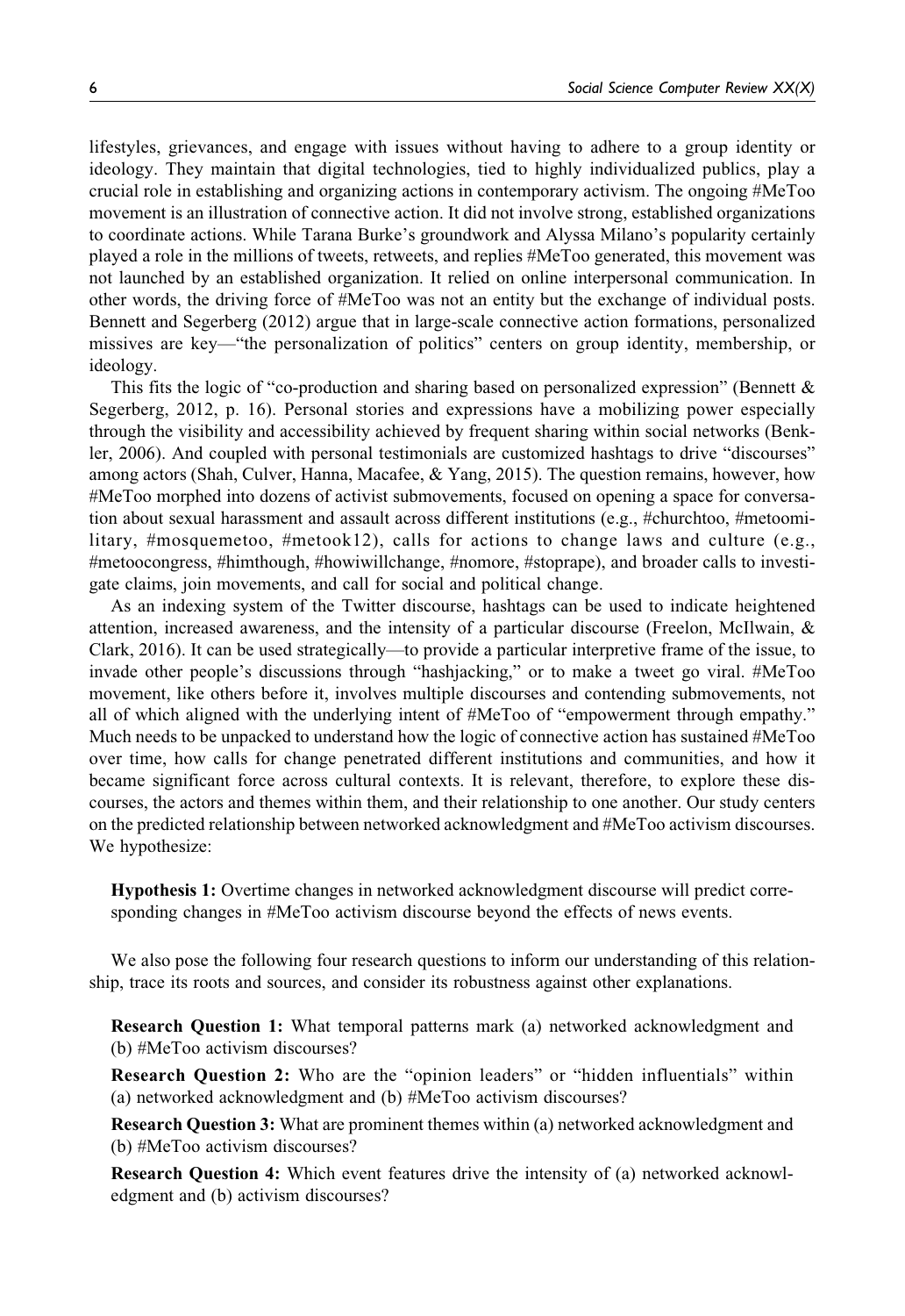# Method

# Twitter Data

Tweets from October 1, 2017, to February 28, 2018,<sup>2</sup> were initially compiled from an archive that randomly collects 1% of the global Twitter stream. We then used the search strings "metoo," "timesup," "sexual assault\*," "sexually assault\*", "sexual harass\*," "sexually harass\*," "sexual molest\*," "sexually molest\*," "sexual misconduct," "feminism," and "feminist\*" to collect tweets about #MeToo and related discourses. After removing irrelevant content and retaining only English tweets, we constructed a data set of 296,387 tweets (see Online Appendix I for details).

Networked acknowledgment. We used part-of-speech tagging and dependency analysis as well as a hashtag-based approach to capture discourse of personal narratives and solidarity, consistent with our conceptualization of networked acknowledgment. First, tweets containing first-person singular pronouns (including possessives such as "I," "my," "me," "mine," and "myself"), in combination with a list of past tense verbs, past participle, and nouns were considered as the personal narratives discourse. The aforementioned list contained assaulted, harassed, abused, raped, assaulter(s), harasser(s), abuser(s), and rapist(s). Using first-person pronouns was essential to identify personal narrative stories; previous studies suggest that first-person singular pronouns are more frequently used in texts of personal upheavals (Chung & Pennebaker, 2011). In addition to the use of the pronouns, tweets narrating personal stories were expected to be written in past tense by using past tense verbs or past participle.

Second, we extracted tweets using bigram combinations with dependencies information. We created a list of nouns that was a direct object of the solidarity-invoking verbs like "believe," "support," "share," and "hear" that frequently appeared in our data set and selected the verb and noun combinations with high relevance to networked acknowledgment. We further included combinations of a possessive adjective ("my" and "our") and "story" (or "stories") to extract tweets surrounding personal narratives. This captured tweets contained phrases like "believe victims," "support survivors," "hear you," and "my story."

We further added tweets by using a hashtag and key word–based approach. Because hashtags are important semantic markers of shareable topics and searchable talks (Zappavigna, 2011), we extracted the most frequently mentioned hashtags appearing in our data set (with a minimum of 10) which yielded about 1,000 hashtags. We then categorized the hashtags based on their meanings, the contexts within which they were used, and their intercorrelation with one another (Shah et al., 2015). We also inductively identified key words relevant to networked acknowledgment. As a result, we added tweets containing the hashtags and key words such as #heforshe, #ibelieveyou, #believewomen, #believesurvivors, #wethepeople, #standup, #ihearyou, #notokay, "speak up," "speak out," and "stand with." This three-step process yielded 9,832 tweets.

Activism. The coding of the activism discourse was constructed using a similar approach. To extract tweets calling for action or social change, we started with a list of modal verbs (e.g., "must," "should," and "can") and their associated verbs that frequently appeared in our data set. We then investigated combinations of a modal verb and associated action verb and selected the ones with high relevance with our activism discourse to capture tweets with phrases like "can change," "should stop," and "must investigate."

We also used bigram combinations with dependencies information. Similar to the approach taken for networked acknowledgment, we first investigated from the list of most frequently used verbs in our data set and selected the ones calling for mobilization and social change: "stop," "end," "change," "join," and "investigate." After examining a list of direct object nouns of these verbs,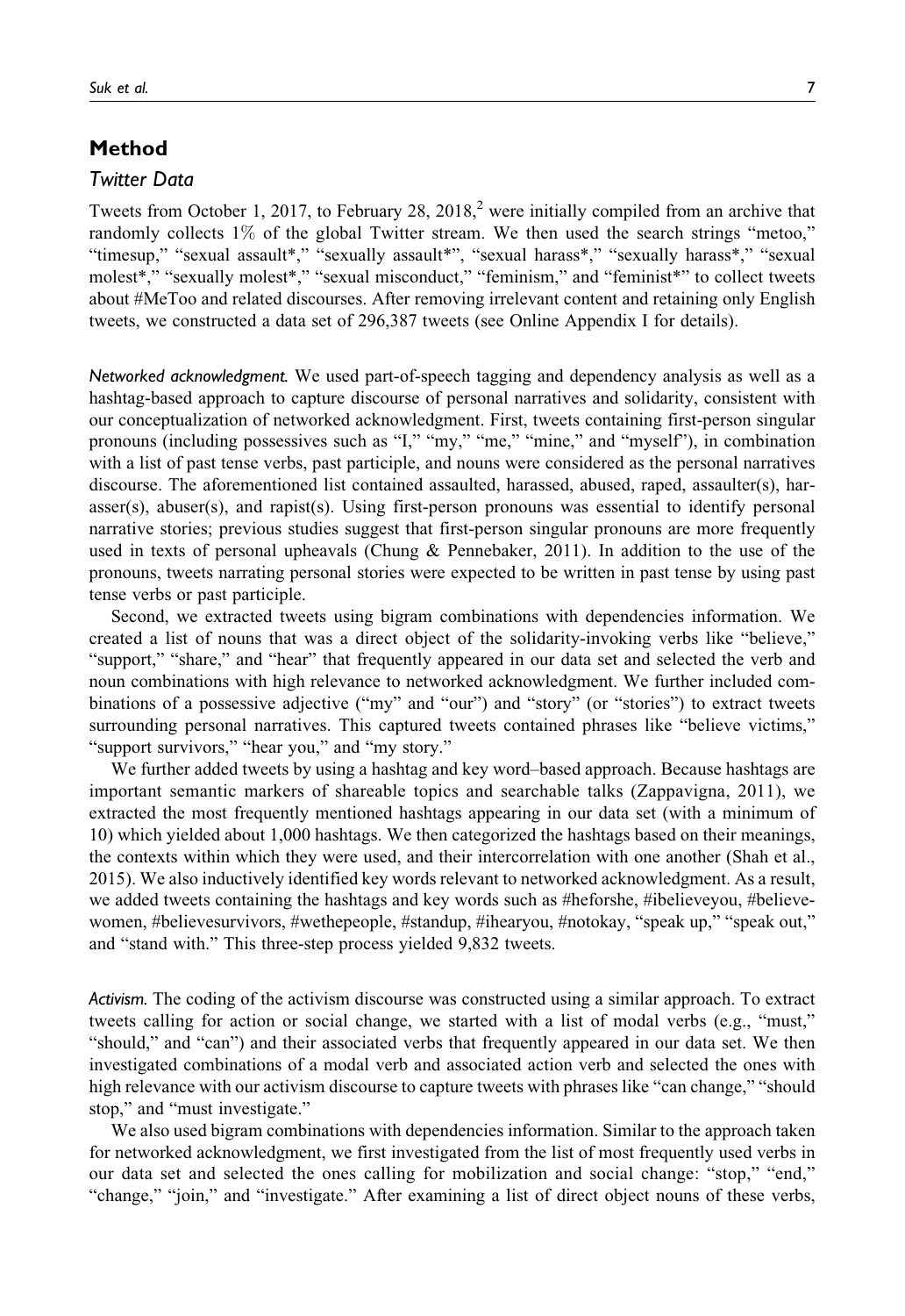we extracted tweets containing certain combinations of a verb and noun such as stop  $+$  assault, end  $\frac{1}{1}$  assault, change  $+$  culture, join  $+$  us, and investigate  $+$  claims.

Lastly, we used hashtag categories that called for actions across a range of institutions and allied communities as well as extending the reach of #metoo into different domains. The following hashtags were labeled as "activism" discourse: #mosquemetoo, #churchtoo, #rosearmy, #metoomilitary, #metoocongress, #himthough, #howiwillchange, #nomore, #stoprape. In total, we coded 5,569 tweets as #MeToo activism (see Online Appendix II for a comprehensive description of the two data sets).

# Event Data

Events were considered a major #MeToo event if (1) it received attention in at least two of four major news outlets—CNN, Fox News, New York Times, and Wall Street Journal—that we collected from Media Cloud (https://mediacloud.org/) and/or (2) it was referenced in multiple timelines of the #MeToo movement produced by Vox, The Chicago Tribune, the Sydney Morning Herald, and Refinery29. Using this approach, we identified 21 major events between October 2017 and February 2018. This included four events supporting the movement (i.e., Time Magazine naming "Silence Breakers" the Person of the Year, the launch of the #TimesUp campaign, the Golden Globes and Oprah Winfrey's Speech, and the Women's March) and 17 major accusations from Harvey Weinstein on October 5, 2017, to Rob Porter on February 6, 2018 (see Online Appendix III for the list of events).

For each of the major accusations, the team of three researchers coded key characteristics using online news sources and judicial proceedings to construct "ground truth" event features:

Occupation of the accused. We coded each of the accused individuals into one of the three major occupational categories of entertainment (which included film, television, comedy, sports, and music), politics (which included national political candidates and elected officials), and journalism (which included all print and broadcast news media), with individuals from fashion, technology, culinary arts, corporate world, judiciary, the arts, or the academy being coded as "other." Two dummy variables were created for inclusion in the models: *entertainment* and *politics*, with individuals occupying these categories coded as 1 and the rest as 0.

Accusation involving minor. We also coded for accusation involving a minor or minors, with event including this element dummy-coded as 1, with all others coded as 0.

Accusation of assault. In addition, accusations involving sexual assault were coded as 1, in contrast with accusations involving sexual harassment or misconduct, which were coded as 0.

Supportive Events. We further added dummy variables for each major event supporting the movement in our time series models (e.g., Time's Silence Breakers).

### Analytic Strategy

To answer Research Question 1, we aggregated the number of tweets by day and examined overtime change in the volume and proportion of tweets. To examine Research Question 2 and Research Question 3, we conducted network analysis by first identifying the most retweeted accounts in each discourse and the major drivers of discourses. Then, we extracted the retweeting relationship (i.e., who retweeted whom), visualized the retweet network, and analyzed the most retweeted tweets in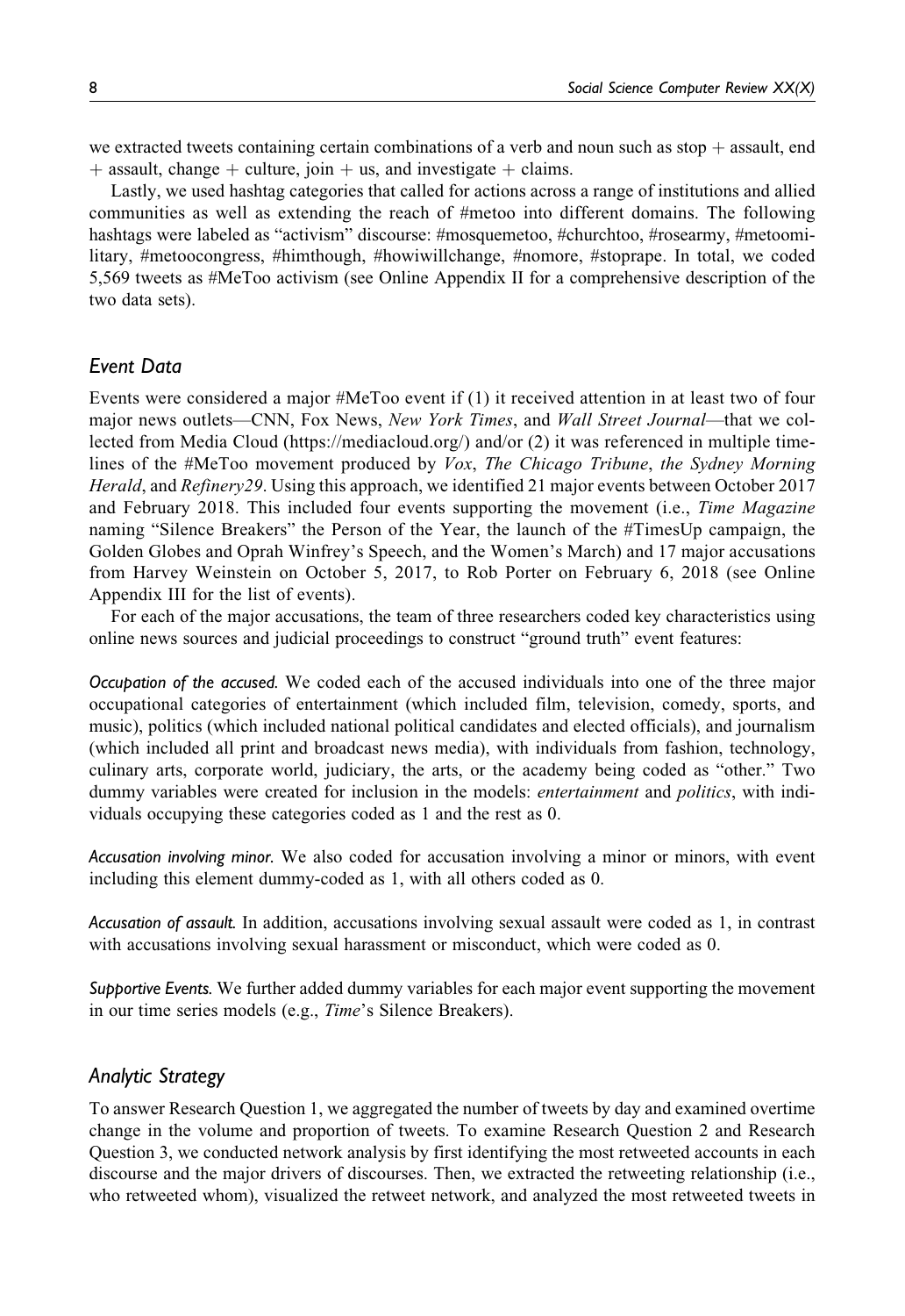

Figure 1. Daily volume of tweets for the networked acknowledgment (above) and activism discourse (below).

both discourses in order to understand the themes running through them. Based on the retweet network analysis, we extracted exemplars that emerged from the data.

To test the research hypothesis and guard against alternative explanations for any observed relationship, we examined Research Question 4 as part of testing the predictive power of networked acknowledgment on #MeToo activism using time series analysis. We estimated time series models (Prais–Winsten) to account for the autocorrelated nature of the Twitter data (see Wells et al., 2016, for a similar analysis). We then ran simultaneous and lagged regressions on the Prais–Winsten residuals in order to determine the effect of event characteristics on the two discourses and their relationship to one another, permitting us to test Hypothesis 1 and answer Research Question 4.<sup>3</sup> All of our analyses—data cleaning, variable construction, network analysis, and time series analysis were conducted using the R programming language.

# **Results**

## Temporal Patterns

Our Research Question 1 asks about the temporal patterns of the networked acknowledgment and #MeToo activism discourses. Figure 1 displays the volume of tweets within each discourse by day, and Figure 2 plots the proportion of tweets by month. The networked acknowledgment discourse peaked in October 2017, which accounted for over half (54%) of all identified tweets in this discourse. The day after Alyssa Milano's tweet encouraging people to share sexual assault or harassment stories, there was an outburst of 1,335 tweets encapsulating tales of traumatic personal experiences and sympathetic responses in our sample. In the ensuing months, although there is a variation in the volume of monthly tweets and small spikes on particular days, such sharing of personal stories and expressing of solidarity gradually waned. However, a different temporal pattern can be observed in the activism discourse, which is marked by punctuated moments of growth throughout the entire period. It started following the accusations of Harvey Weinstein's misconduct being published in the New York Times. While October 2017 contained a huge initial spike of tweets calling for action to address sexual harassment and assault, it only makes up 29% of all the tweets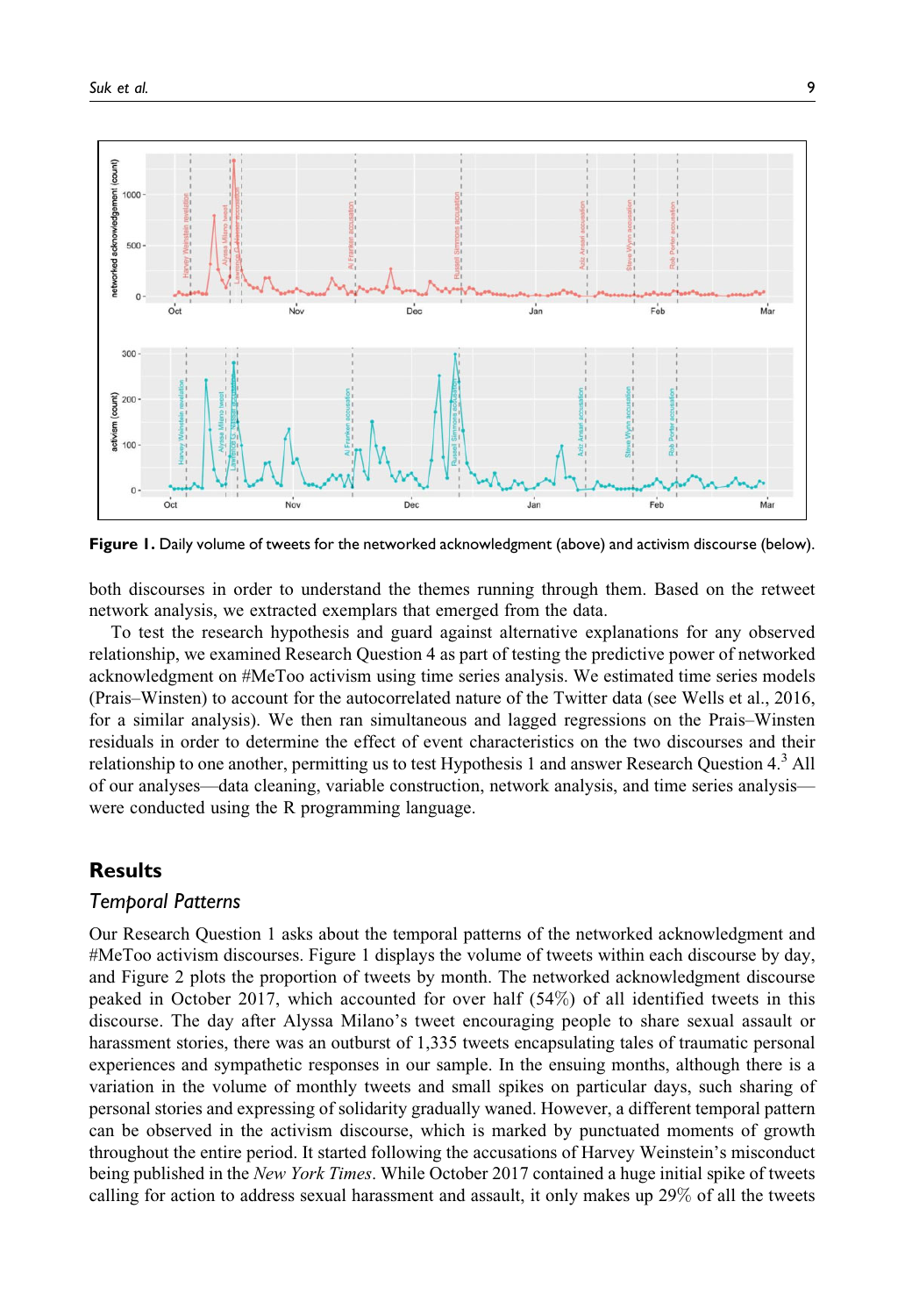

Figure 2. Monthly proportion of tweets for the networked acknowledgment (above) and activism discourse (below).

analyzed during the 5-month period. The highest spike occurred in December 2017, which accounted for 33% of the total activism tweets, with this discourse remaining robust and even growing in the first few months.

### Prominent Drivers and Themes of Networked Acknowledgment

Research Question 2 and Research Question 3 ask the major drivers of the networked acknowledgment and activism discourses and the resonant themes within those discourses. In our data, 78% of networked acknowledgment tweets and 85% of activism tweets are retweets of other people's tweets. This suggests identifying the opinion leaders and hidden influentials to understand the major drivers and themes of the two discourses.

In the networked acknowledgment discourse, we identified 27 accounts (i.e., handles) whose tweets were retweeted 30 times or more in total, then classified them into five categories: entertainment (colored in green), media (orange), women's organization (red), liberal activist (violet), and ordinary user (yellow). Among the top 27 accounts, ordinary users make up one third of them (nine accounts), including the most retweeted one, followed by accounts from media (eight), entertainment industries (five), liberal activists (three), and women's organizations (two). The variety of prominent actors whose tweets resonated with Twitter users demonstrates the widespread involvement of people from different sectors of society as well as the broad appeal of the #MeToo movement. While people in media and entertainment played a significant part in bringing societal attention to sexual assault and harassment, the fact that ordinary users' voices were widely heard and shared speaks to the grassroots nature of the networked acknowledgment discourse. Figure 3 displays the retweeting network (who retweeted whom), with the size of nodes proportional to the number of times being retweeted. See Online Appendices IV and VI for details.

Prominent themes associated with these actors centered on personal narratives, breaking silence, and sharing experiences of sexual assault. Some were stories by celebrities, such as singer Alice Glass (@ALICEGLASS) stating, "this is why I had to leave Crystal Castles. here is my story: https:// t.co/bs9aJRwgms" with a link directing readers to a personal account. Others were tweets by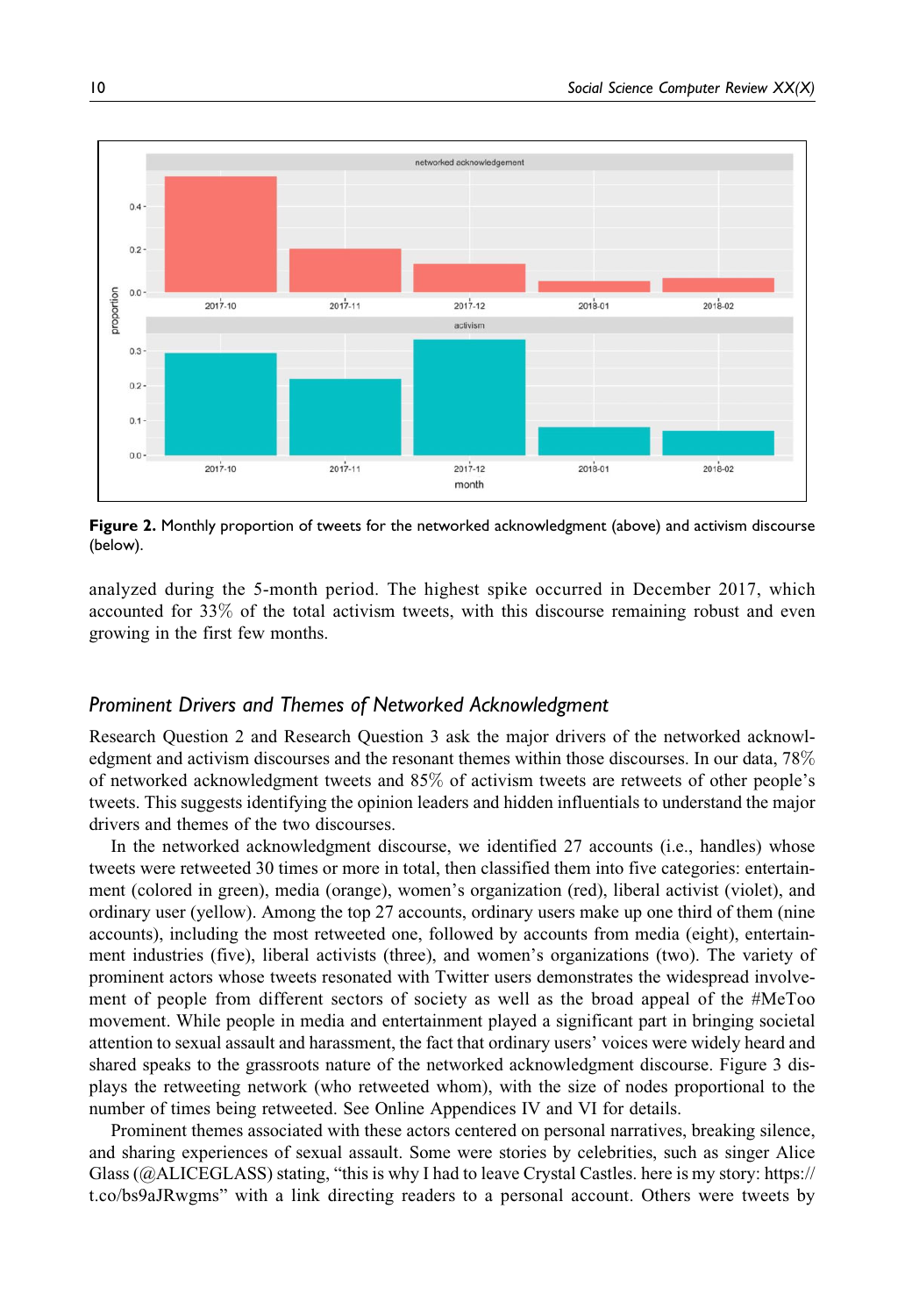

Figure 3. The retweet network of the networked acknowledgment discourse.

ordinary users like "Last night I was sexually assaulted by my Uber driver" (@partynextjoel). Others, including journalists, also participated in the discourse by sharing the stories of others: "In a 10 month investigation, 13 women told me Harvey Weinstein sexually harassed or assaulted them. 3 allege rape" (@RonanFarrow).

Beyond sharing stories and experiences, tweets also revealed attempts to raise awareness about the difficulties of speaking up and sharing personal trauma. The most retweeted post in our data set was by an ordinary user (@Dannichka): "Terry Crews is 6'3 240lbs and he was scared to speak up about his sexual assault. Now ask yourself why a 5'1 125lbs woman wouldn't be scared." This tweet was joined by a wide range of solidarity statements supporting victims: "To all the women sharing stories of sexual assault and sexual harassment, thank you for your bravery to speak up. You are not alone. #MeToo" (@womensmarch) and "If you aren't okay w posting #MeToo, know this: 1. I believe you. 2. You don't have to speak up to be brave. Living in the after is brave" (@bindasladki). The themes of testimony, witnessing, and solidarity run through these network acknowledgment tweets.

# Prominent Drivers and Themes of #MeToo Activism

In the activism discourse, 21 accounts were retweeted more than 30 times. We applied the same categories to classifying those accounts. The most retweeted account was a liberal activist, @funder, who is cofounder of the Democratic Coalition, trailed by several accounts from entertainment (e.g., @EmmaWatson, @itsgabrielleu) and media (e.g., @thehill, @jonfavs). Overall, the entertainment (eight) and media accounts (eight) made up a majority of the top most retweeted accounts, while two liberal activists, two women's organization accounts, and one ordinary user made the top list. It is clear that the activism discourse was led mainly by elite actors, a sharp contrast with the networked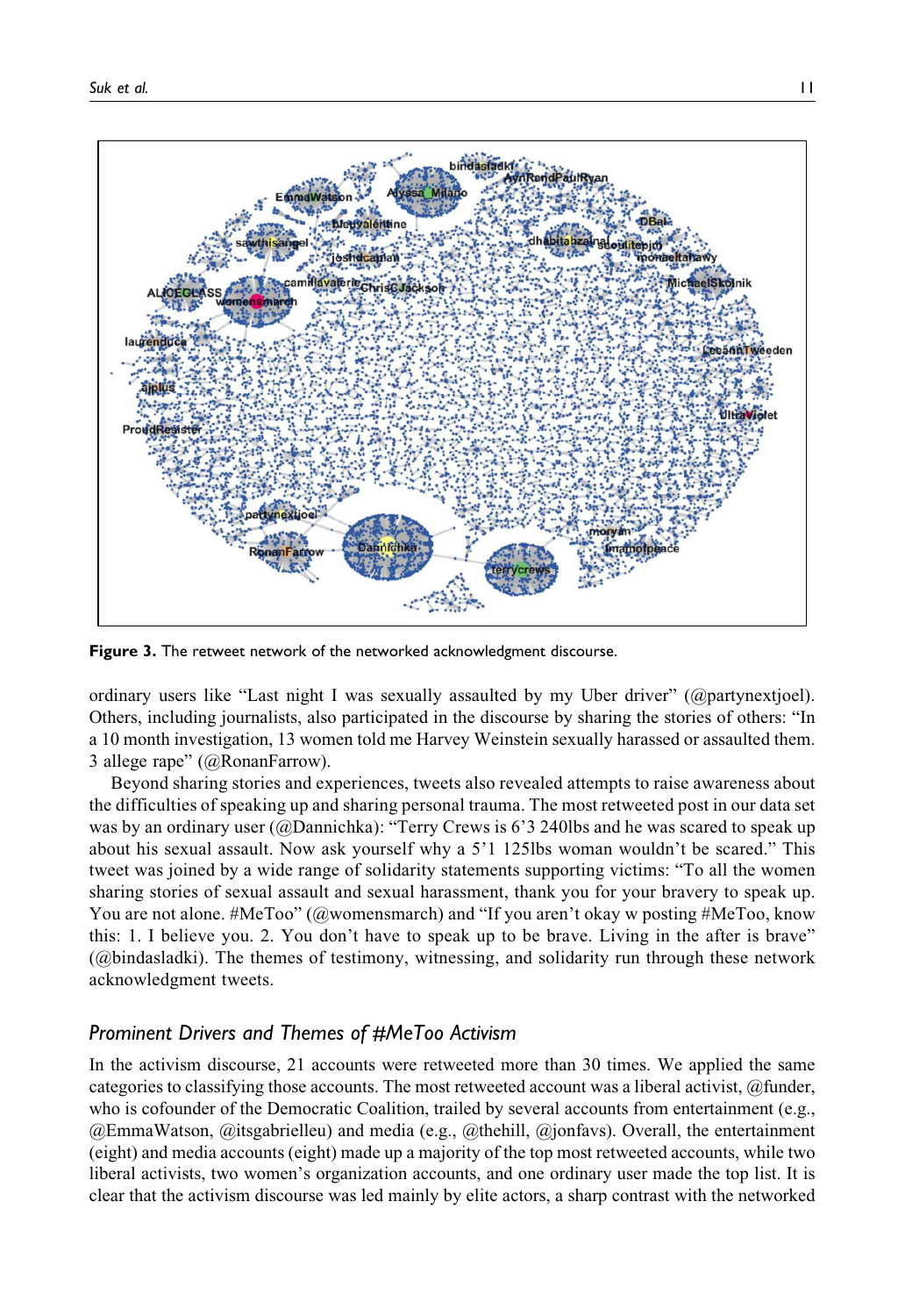

Figure 4. The retweet network of the activism discourse.

acknowledgment discourse, in which ordinary users accounted for a third in the top most retweeted handles. See Online Appendices V and VII for details.

Figure 4 plots the retweet relationships observed in the activism discourse. Nodes retweeted 30 times or more are colored by category and sized by the times of being retweeted. One prominent theme in the activism discourse was advocating for broader cultural and social change, going beyond efforts to raise awareness of the prevalence of sexual assaults and harassments: "I stand with all the women who have been sexually harassed, and am awestruck by their bravery. This mistreatment of women has to stop" (@EmmaWatson) and "Sexual harassment is REAL and can cost you your life!!! This shit must end!!!" (@itsgabrielleu). These calls to stop the mistreatment of women and address a misogynic culture, along with showing support and solidarity toward the victims, reflect the most basic form of #MeToo activism.

Calling for change often involved men, explicitly calling them out or demanding action. For example, several tweets ask for men to engage in ongoing discussions about sexual violence, to think critically about their role in perpetuating rape culture, and to break the sexist norm: "MEN: We ALL have a responsibility to end sexual assault. Start with our SONS. Teach them how to be REAL men, and NO means NO" (@mmpadellan) and "Guys, it's our turn. After yesterday's endless #MeToo stories of women being abused, assaulted and harassed, today we say #HowIWillChange" (@mrbenjaminlaw). While a majority of tweets called for social change regarding sexual violence, other frequently shared tweets revealed attempts to bring attention to political leaders, asking for legal reforms, and investigations of alleged accusations.

Along these lines, there was a huge volume of tweets about investigating President Donald Trump. That 5 of 10 among the top most retweeted tweets were about allegations against Trump shows the magnitude of such attempts, "Donald Trump should resign over these NINETEEN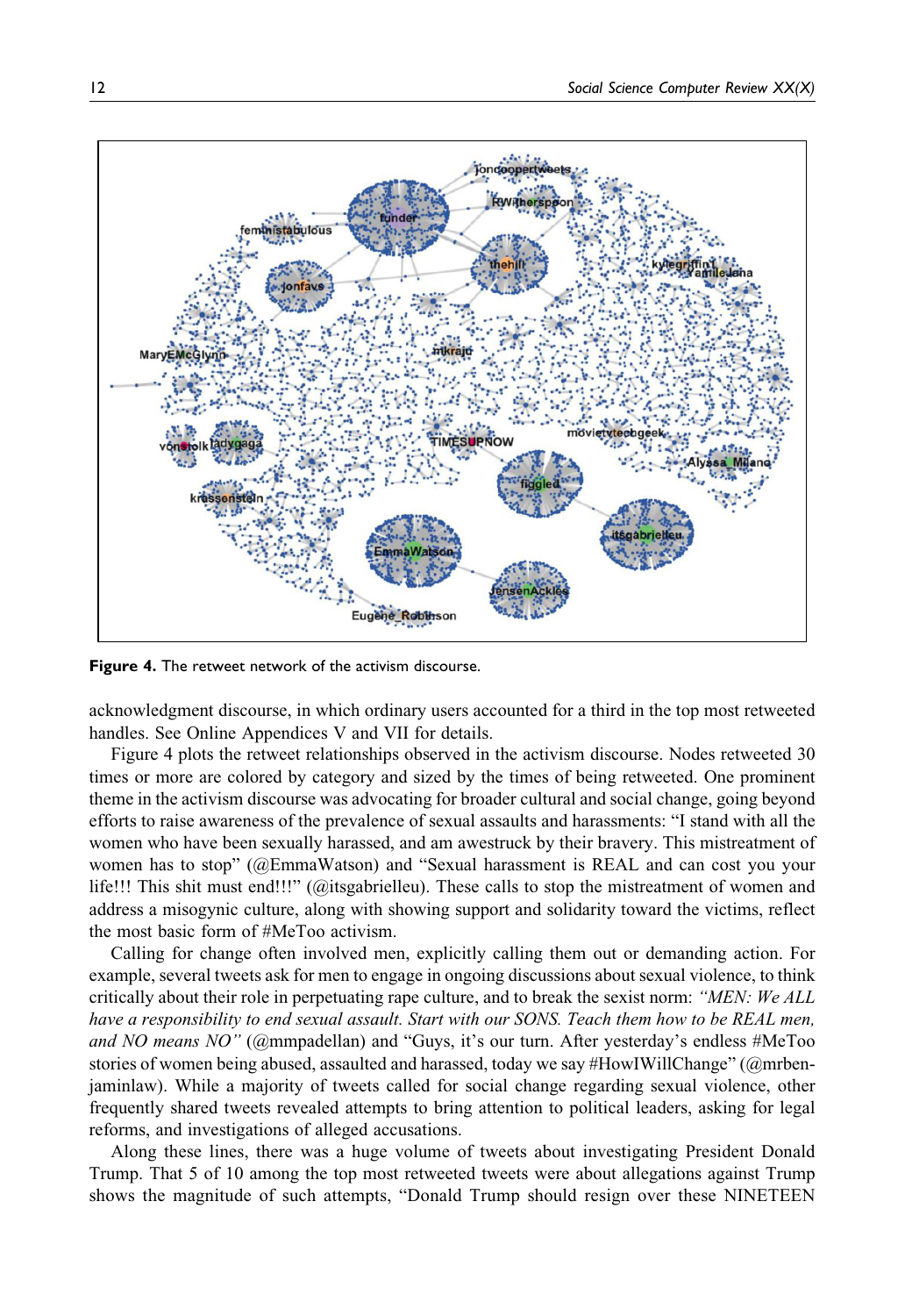| <b>Predictors</b>                            | Networked<br>Acknowledgment | Activism (1)      | Activism (2)                  |
|----------------------------------------------|-----------------------------|-------------------|-------------------------------|
| Occupation of accused                        |                             |                   |                               |
| Celebrity                                    | $-28.233(57.139)$           | $-6.166(19.683)$  | $-6.364(19.082)$              |
| Politician                                   | 26.443 (66.254)             | 62.335** (22.822) | 62.168 <sup>**</sup> (22.126) |
| Minor victim                                 | 15.394 (84.847)             | 36.801 (29.227)   | 32.587 (28.367)               |
| Nature of accusation (sexual assault $= 1$ ) | $-8.191(70.775)$            | $-23.637(24.380)$ | $-21.755(23.643)$             |
| Events                                       |                             |                   |                               |
| Golden Globes                                | $-18.182(124.335)$          | 53.704 (42.829)   | 56.665 (41.533)               |
| Time Magazine                                | 3.658 (124.335)             | 48.473 (42.829)   | 45.1446 (41.536)              |
| Time's Up                                    | $-24.526$ (124.335)         | $-9.700(42.829)$  | $-5.753(41.542)$              |
| Women's March                                | $-34.224$ (124.335)         | $-5.527(42.829)$  | $-1.115(41.546)$              |
| Networked acknowledgment                     |                             |                   | $0.0774**$ (0.027)            |
| Constant                                     | 1.646(10.831)               | $-1.519(3.731)$   | $-6.704(3.978)$               |
| Adjusted $R^2$                               | $-.053$                     | .0264             | .085                          |

Table 1. Simultaneous Prais–Winsten Regression Models Predicting Discourse Volume.

Note. Standard errors are in parentheses.

 $*_{p}$  < .05.  $*_{p}$  < .01.  $*_{p}$  < .001.

credible sexual assault allegations, and no elected Democrat should be afraid to say that." (@jonfavs) and "@realDonaldTrump- You should resign for your sexual misconduct. Anyone who disagrees with that statement condones your actions  $\&$  is calling 24 women liars[...]" (@funder), are typical examples, among others.

Other tweets pushed for recognition of sexual violence within various social institutions and called for efforts to expand the boundaries of organizing efforts beyond sharing personal stories and expressing empathy. For example, @YamileJana's post reads: "#MeTooMilitary #ItsTime We realize the importance of our voices when we're silenced [ ...]," quoting Malala Yousafzai's famous statement in her speech to the UN to call for action against harassment and assault in the armed forces. Similarly, other widely circulated tweets referred to the prevalence of sexual violence in religious settings: "There's a hashtag on Twitter right now called #churchtoo where people are sharing their stories of sexual harassment" (@mattmikalatos). Calls to actions—whether broadly about changing culture, about men changing their behavior, or about accountability from politicians and institutions—run through the #MeToo activism messages.

### Time Series Analysis

To test our focal hypothesis and address Research Question 4, we first conducted Granger causality tests on the networked acknowledgment and activism discourse to structure our models. Granger causality tests can be used to examine whether the past values of one variable are related to the current or future values of another variable. On a 1-day lag, the results of Wald tests revealed that networked acknowledgment discourse Granger caused the intensity of activism discourse,  $\chi^2$  = 12.65,  $p < .001$ , but not vice versa,  $\chi^2 = 1.34$ ,  $p > .05$ . While this does not demonstrate that one discourse *caused* subsequent changes in the other, it suggests the past values or information contained in the networked acknowledgment discourse is related to changes in the activism discourse, adding a predictive power for the activism discourse beyond its past values.<sup>4</sup>

Accordingly, we ran a series of linear regressions on the residuals obtained from Prais–Winsten modeling for the networked acknowledgment and activism discourses, using the event features as predictors (Table 1). The third column of Table 1 includes networked acknowledgment as an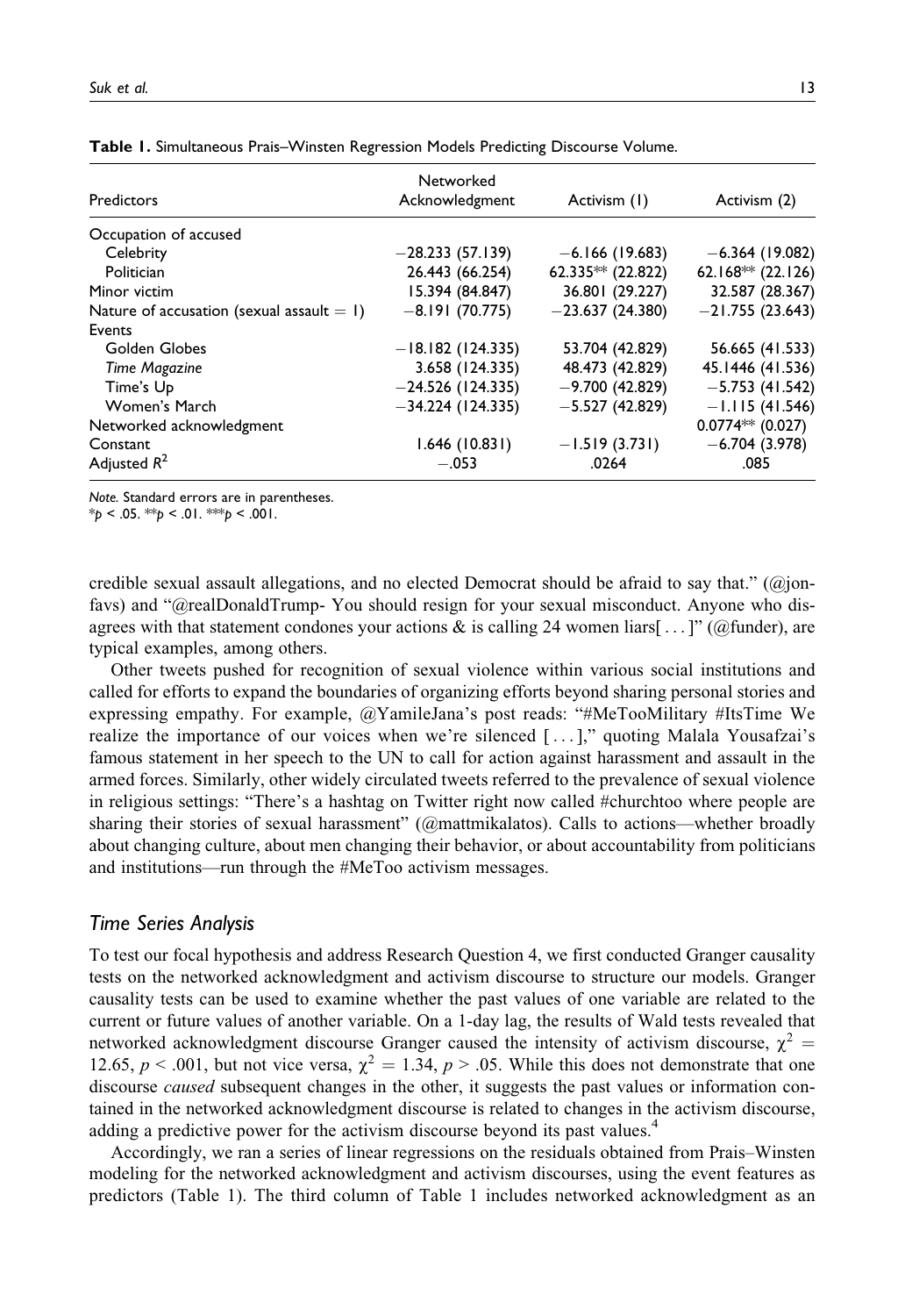|                                              | Networked<br>Acknowledgment | Activism (1)                                    | Activism (2)                |
|----------------------------------------------|-----------------------------|-------------------------------------------------|-----------------------------|
| Occupation of accused                        |                             |                                                 |                             |
| Celebrity                                    | $-4.384(57.173)$            | 11.827 (19.390)                                 | 12.066 (18.807)             |
| Politician                                   | 21.995 (66.294)             | 42.490 <sup><math>\dagger</math></sup> (22.483) | $40.744^{\dagger}$ (21.814) |
| Minor victim                                 | 39.801 (84.898)             | 45.146 (28.793)                                 | 40.094 (27.974)             |
| Nature of accusation (sexual assault $= 1$ ) | $-31.539(70.817)$           | $-24.287(24.018)$                               | $-20.986(23.319)$           |
| Events                                       |                             |                                                 |                             |
| Golden Globes                                | 12.159 (124.409)            | 39.603 (42.193)                                 | 40.104 (40.924)             |
| Time Magazine                                | $-19.774(124.409)$          | $119.257**$ (42.193)                            | 119.152** (40.924)          |
| Time's Up                                    | $-31.432(124.409)$          | 1.424(42.193)                                   | 2.867 (40.947)              |
| Women's March                                | $-24.474$ (124.409)         | $-9.821(42.193)$                                | $-5.833(40.944)$            |
| Networked acknowledgment                     |                             | $0.076**$ (0.024)                               |                             |
| Constant                                     | 0.840(10.838)               | $-2.737(3.676)$                                 | $-7.862*$ (3.927)           |
| Adjusted $R^2$                               | $-.054$                     | .055                                            | .HI                         |

Table 2. One-Day Lagged Prais–Winsten Regression Models Predicting Discourse Volume.

Note. Standard errors are in parentheses.

 $\phi$  < .10. \*p < .05. \*\*p < .01. \*\*\*p < .001.

additional predictor of the activism discourse after accounting for event features. Since there might be a potential delay between the event of accusation and the corresponding social media response, Table 2 reports 1-day lagged regressions.

Results for networked acknowledgment in Tables 1 and 2 indicate that none of the event features were significant predictors for the networked acknowledgment discourse. In other words, the networked acknowledgment discourse progressed irrespective of the specific characteristics of the high-profile cases of sexual assault and harassment which drove media's attention. On the other hand, the accused being a politician positively predicted activism discourse, suggesting that political figures like Roy Moore, Al Franken, and Donald Trump became a focal point of calls for action. The lagged models indicate that Time Magazine naming "Silence Breakers" the Person of the Year was an event that positively predicted the activism discourse on the following day. More importantly, the networked acknowledgment discourse was positively tied with the intensity of activism discourse in both the simultaneous and 1-day lagged models, providing strong support for the core research hypothesis.

## **Discussion**

This study examined the temporal dynamics and network characteristics of two key discourses surrounding the hashtag activism that became the #MeToo movement. Our analysis focused on networked acknowledgment, the web of connections created when online communities (a) sustain discourse that facilitates public testimony about trauma, (b) offer a space for open discussion about claims, (c) highlight common experiences, and (d) affirm faith in the stories of survivors to build "empowerment through empathy." Our data reveal that people from a variety of backgrounds, from celebrities to ordinary users, participated in networked acknowledgment around #MeToo, exposing the prevalence of sexual assault and sexual abuse and building a sense of shared experience and identity. People exhibited "activism" throughout, by encouraging #MeToo accounting for different individuals, communities, institutions, and the broader culture. Our study linked these two discourses. Using time series analysis—Granger causality tests and simultaneous and lagged Prais–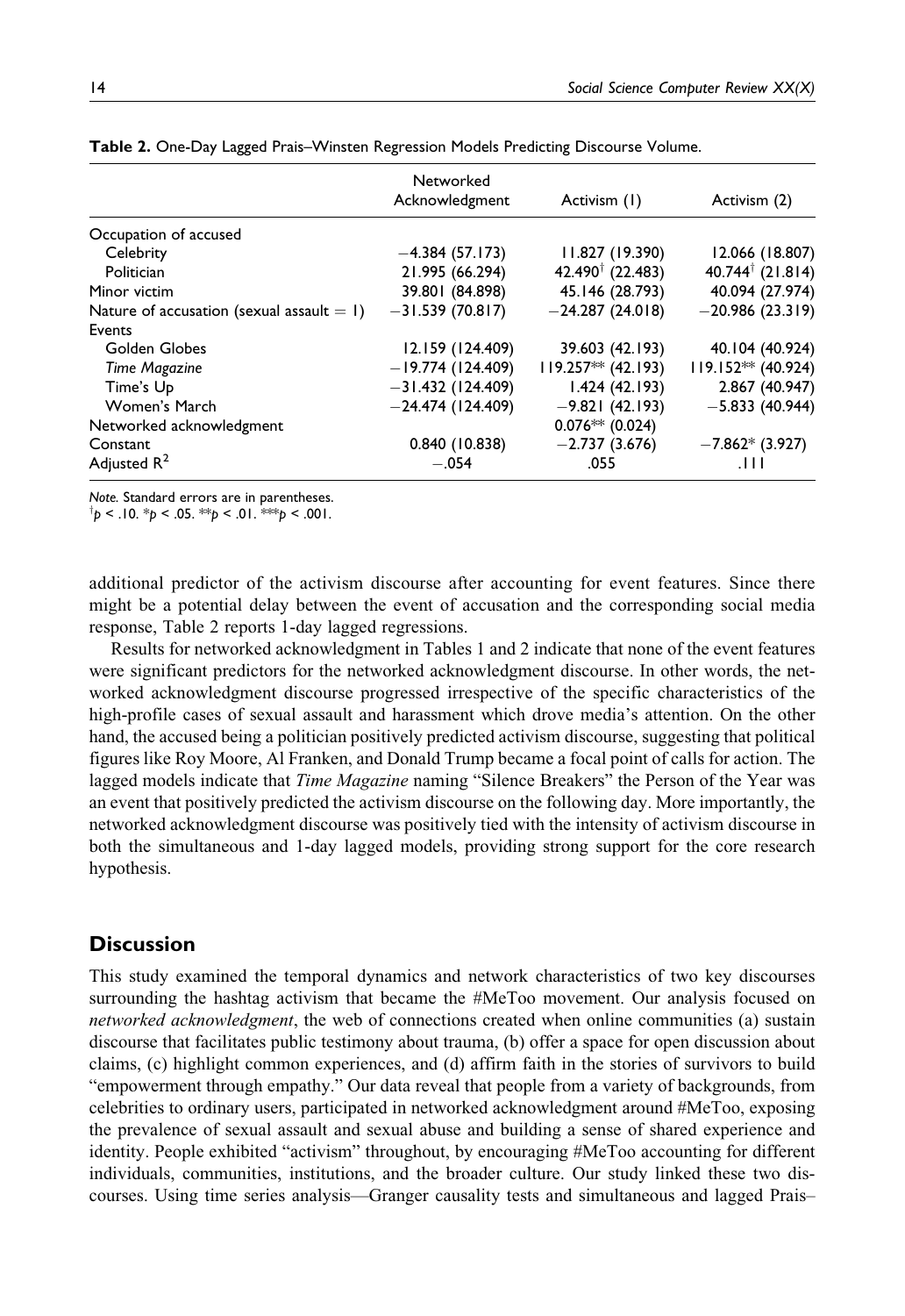Winsten regressions—we find that the network acknowledgment discourse sustained and drove the #MeToo activism discourse.

The prominence of ordinary users in the networked acknowledgment discourse further demonstrates the grassroots nature of sharing personal narratives and expressing social solidarity. This pattern of diffusion increased the chances of the politicized and ideological contestations that quickly circulated around #MeToo. Political actors, especially from the left, inserted their own agenda into activism discourses, revealing political sentiments in the organizing efforts against sexual violence. Our retweet network analysis and time series result suggest that accusations against politicians, in particular, drove the magnitude of #MeToo activism discourse.

Our results also revealed that overtime, networked acknowledgment waned while activism discourse was more sustained. The outpouring of empathy and solidarity, as evidenced by a huge proportion of the tweets in October 2017, suggests that the formation of "affective publics" through the expressions of sentiments (Papacharissi, 2016) enabled a network of acknowledgment, where people found a space to provide public testimony about their trauma, share experiences, and receive acknowledgment. This discourse decreased in intensity over time while the activism discourse became more prevalent, suggesting the lasting power of activism.

Also, networked acknowledgment was not significantly driven by any event features, suggesting that this discourse was spurred through interpersonal online networks connected with a topical relationship (Maier, Waldherr, Miltner, Jähnichen, & Pfetsch, 2018), as opposed to being driven by high-profile accusations which received widespread media attention. This, in turn, implies that the creation of intimate and affective publics was sustained by networked acknowledgment, where people share their own experiences, grievances, and emotions and gain a sense of acknowledgment, not by catalyzing events, the features of the accusations, or activist discourses.

More importantly, our analysis shows that the networked acknowledgment discourse drove activism discourse, testifying to the potential of the personal and the private transforming into organizing attempts that are public calls to actions. In a sense, this result provides important insight into how communicative actions happening in the networked public sphere possibly motivate more sustainable political actions. The personal became political, with activism spurred by discourses of networked acknowledgment beyond its response to political events.

Questions remain, though, whether this type of connective action, amplified through online networks, technological affordances, and personalized communications, would lead to more organized, formal collective action off-line. While a recent meta-analysis documents that the effects of digital technologies on civic and political participations have been increasing over time (Boulianne, 2018), other studies on hashtag activism or clicktivism criticize its limited consequences for social change (Karpf, 2012). Our study of the #MeToo movement provides more support for the view that hashtag activism can be consequential for different communities and institutions. Examples include the dismissal of Harvey Weinstein, the resignation of Al Franken, the defeat of Roy Moore, and the termination of many celebrities. By one count, over 200 prominent men who were accused of sexual crime have lost their jobs after allegations surfaced (Carlsen et al., 2018), evidence that #MeToo movement's reach extends well beyond the interactions among publics in the networked social sphere, and certainly well beyond Twitter.

Indeed, the #MeToo has been prevalent on multiple platforms besides Twitter. On Facebook, the hashtag was used by more than 4.7 million people in 12 million posts during the first 24 hr. These practices also sparked interest across the globe, such that around 30% of #MeToo tweets are in other languages (Anderson & Toor, 2018). More than 2.3 million #MeToo tweets were shared across 85 countries in the first month of the campaign. In a sense, given the international development and different efforts stemming out from the #MeToo, future research using multiplatform and international data encompassing the relevant discourses will be able to provide a fuller picture of the phenomenon. Our findings are especially important given the ongoing sexual violence and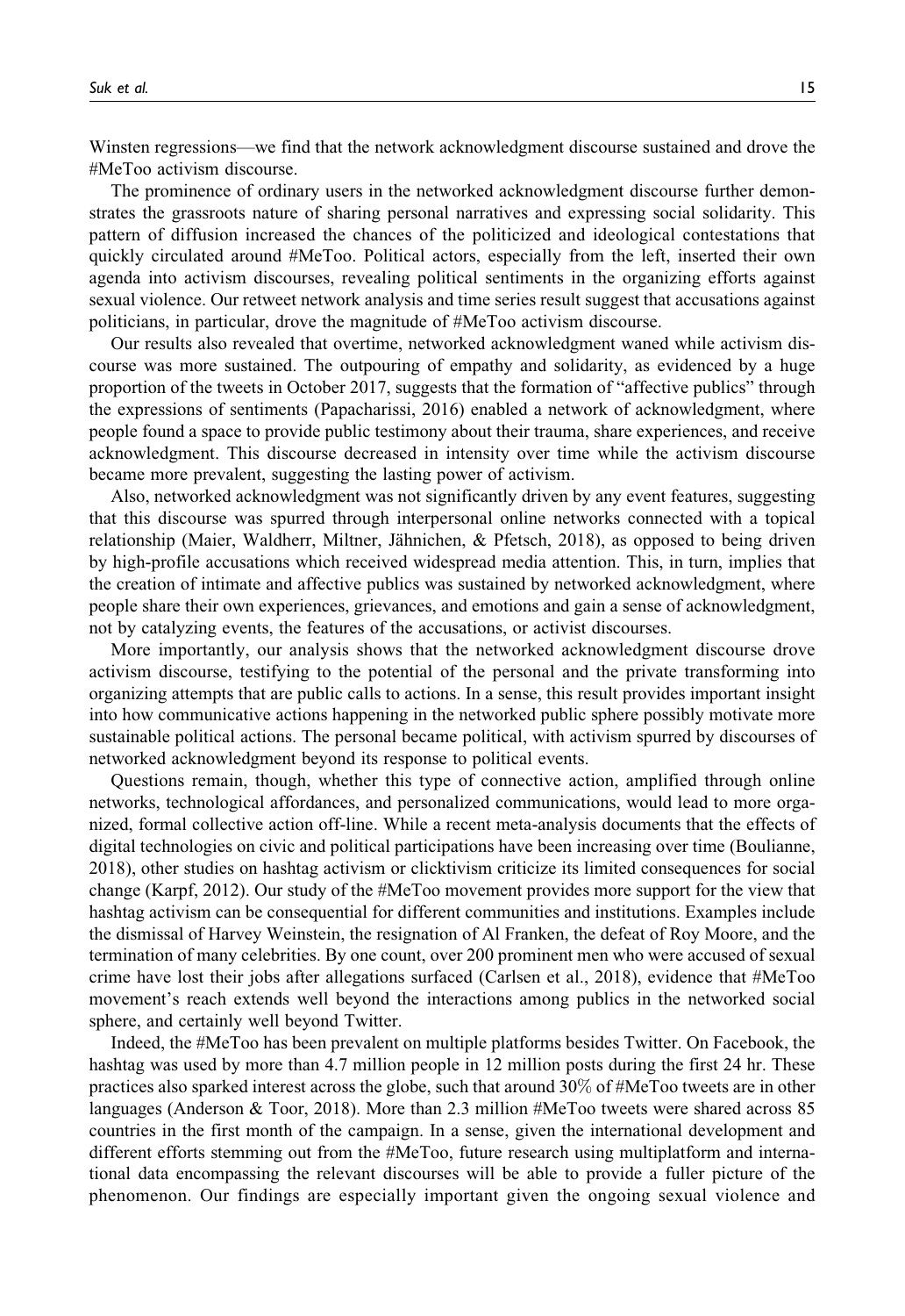misogyny in our society. We demonstrate how networked publics respond to this by exchanging empathy, building solidarity, and shaping organizing efforts to move forward. By using a triangulation of different methodological approaches, we not only identified the nature of discourses but also showed how their ebbs and flows were motivated.

### Authors' Note

All codes, search parameters, coded content, and sample tweets for data replication can be obtained from the lead author (Jiyoun Suk: jsuk2@wisc.edu). While the raw data gathered and archived using the Twitter API are not permitted under Twitter's developer policies, the Online Appendix contains detailed information to construct the data set. All of our analyses—data cleaning, variable construction, network analysis, and time series analysis—were conducted using the R programming language.

#### Declaration of Conflicting Interests

The author(s) declared no potential conflicts of interest with respect to the research, authorship, and/or publication of this article.

#### Funding

The author(s) disclosed receipt of the following financial support for the research, authorship, and/or publication of this article: This work was supported by the National Research Foundation of Korea Grant funded by the Korean Government NRF-2016S1A3A2925033.

### Notes

- 1. Our study's time frame is from October 2017 to February 2018, and it should be noted that Twitter's character limit has increased from 140 to 280 in November 2017.
- 2. We consider the first 5 months to be vital in the #MeToo movement as most of the major accusations and events (e.g., *Time's* Person of the Year and Golden Globes Awards) concentrated during that time frame, yielding a high-volume social media responses.
- 3. The volume of discourse on a particular day can generally be attributed to two factors. First is the events occurring on that day (or on the previous day), which is the question (Research Question 4) that we intend to explore. Second is the *volume* of the discourse from the previous day(s), which is "autocorrelation," and the time series analysis employed in this article is to account for this factor. Through time series analysis, we first want to control for the change in discourse volume on a particular day because of its volume on the previous day and only then estimate the effects of the events on the volume of discourse on that particular day. More specifically, we used Prais–Winsten models for each of our regressions, which involve fitting at autoregressive (1) model to the time series of the volume of discourse, followed by running simultaneous and lagged regressions on the residuals obtained from the autoregressive (1) fit.
- 4. Our vector autoregression analysis before the Granger causality test revealed the one lag had the lowest Bayesian information criterion score.

#### Supplemental Material

Supplemental material for this article is available online.

#### References

- Anderson, M., & Toor, S. (2018, October 11). How social media users have discussed sexual harassment since #MeToo went viral. Retrieved from [https://www.pewresearch.org/fact-tank/2018/10/11/how-social-media](https://www.pewresearch.org/fact-tank/2018/10/11/how-social-media-users-have-discussed-sexual-harassment-since-metoo/)[users-have-discussed-sexual-harassment-since-metoo/](https://www.pewresearch.org/fact-tank/2018/10/11/how-social-media-users-have-discussed-sexual-harassment-since-metoo/)
- Benkler, Y. (2006). The wealth of networks: How social production transforms markets and freedom. New Haven, CT: Yale University Press.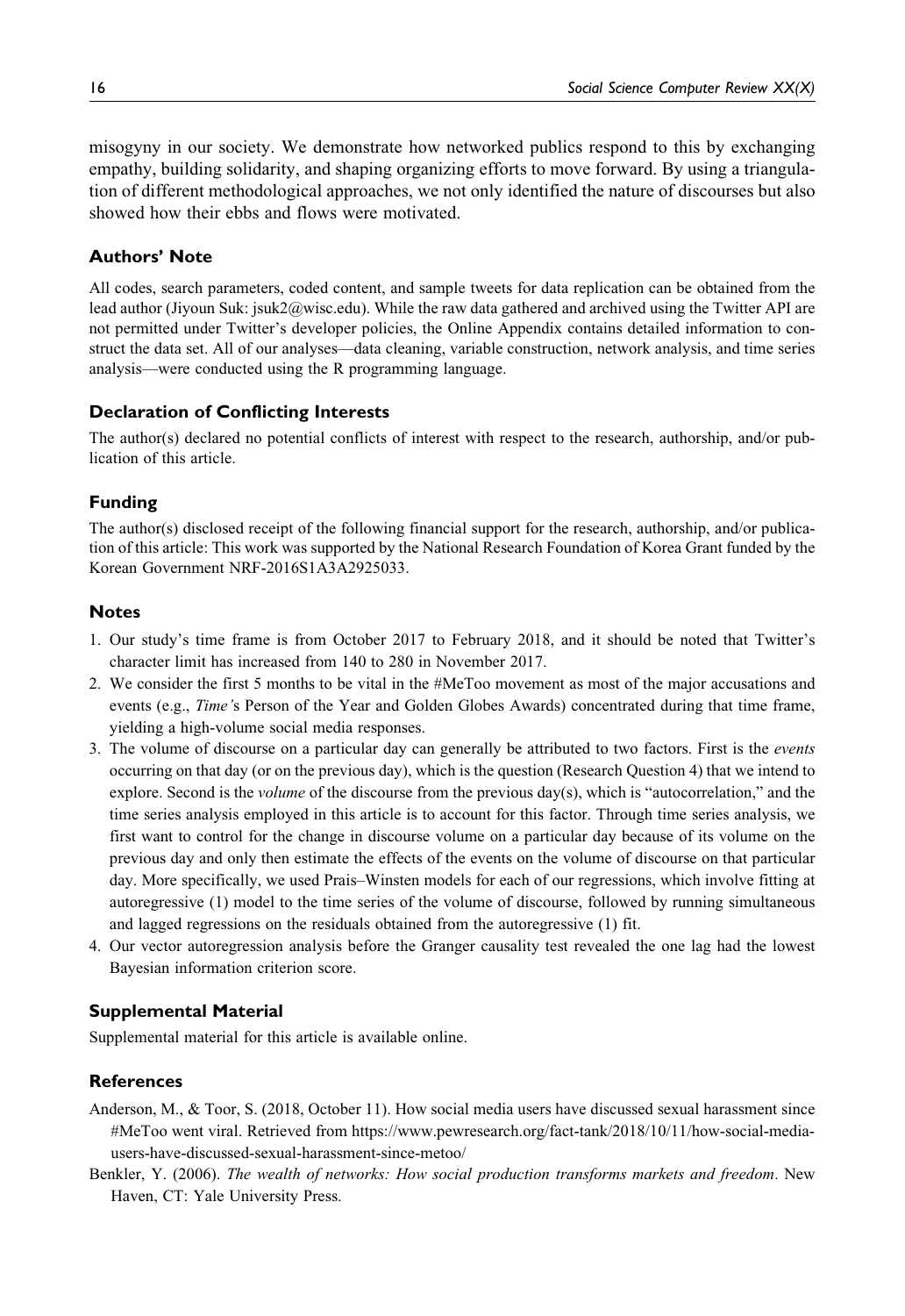- Bennett, W. L., & Segerberg, A. (2012). The logic of connective action: Digital media and the personalization of contentious politics. Information, Communication & Society, 15, 739–768. doi:10.1080/1369118X.2012. 670661
- Berger, J., & Milkman, K. L. (2012). What makes online content viral? Journal of marketing research, 49, 192–205. doi:10.1509/jmr.10.0353
- Berlant, L. (2008). The female complaint: The unfinished business of sentimentality in American culture. Durham, NC: Duke University Press.
- Boulianne, S. (2018). Twenty years of digital media effects on civic and political participation. Communication Research, 1–20. doi:10.1177/0093650218808186
- Burke, T. (2017, October 23). 'Empowerment through empathy'. Elle Magazine. Retrieved from [https://www.](https://www.elle.com/uk/life-and-culture/culture/news/a39429/empowerment-through-empathy-tarana-burke-me-too/) [elle.com/uk/life-and-culture/culture/news/a39429/empowerment-through-empathy-tarana-burke-me-too/](https://www.elle.com/uk/life-and-culture/culture/news/a39429/empowerment-through-empathy-tarana-burke-me-too/)
- Carlsen, A., Salam, M., Miller, C. C., Lu, D., Ngu, A., Patel, J. K., & Wichte, Z. (2018, October 29). #MeToo brought down 201 powerful men. Nearly half of their replacements are women. The New York Times. Retrieved from<https://www.nytimes.com/interactive/2018/10/23/us/metoo-replacements.html>
- Chung, C., & Pennebaker, J. (2011). The psychological functions of function words. In K. Fiedler (Ed.), Social Communication (pp. 343–359). New York, NY: Psychology Press.
- Clark, R. (2016). "Hope in a hashtag": the discursive activism of #WhyIStayed. Feminist Media Studies, 16, 788–804. doi:10.1080/14680777.2016.1138235
- Dixon, K. (2014). Feminist online identity: Analyzing the presence of hashtag feminism. Journal of Arts and Humanities, 3, 34–40.
- Domonoske, C. (2016, October 11). One tweet unleashes a torrent of stories of sexual assault. National Public Radio. Retrieved from [https://www.npr.org/sections/thetwo-way/2016/10/11/497530709/one-tweet](https://www.npr.org/sections/thetwo-way/2016/10/11/497530709/one-tweet-unleashes-a-torrent-of-stories-of-sexual-assault)[unleashes-a-torrent-of-stories-of-sexual-assault](https://www.npr.org/sections/thetwo-way/2016/10/11/497530709/one-tweet-unleashes-a-torrent-of-stories-of-sexual-assault)
- Dubois, E., & Gaffney, D. (2014). The multiple facets of influence: Identifying political influentials and opinion leaders on Twitter. American Behavioral Scientist, 58, 1260–1277. doi:10.1177/ 0002764214527088
- Eagle, R. B. (2015). Loitering, lingering, and hashtagging: Women reclaiming public space via #BoardtheBus, #StopStreetHarassment, and the #EverydaySexism project. Feminist Media Studies, 15, 350–353. doi:10. 1080/14680777.2015.1008748
- Felman, S., & Laub, D. (1992). Testimony: Crises of witnessing in literature, psychoanalysis, and history. London, England: Taylor & Francis.
- Freelon, D., McIlwain, C. D., & Clark, M. (2016) Beyond the hashtags: #Ferguson, #Blacklivesmatter, and the online struggle for offline justice. doi:10.2139/ssrn.2747066
- Garlough, C. (2013). Desi divas: Political activism in South Asian American cultural performances. Jackson: University Press of Mississippi.
- Gerbaudo, P. (2018). Tweets and the streets: Social media and contemporary activism. London, England: Pluto Press.
- González-Bailón, S., Borge-Holthoefer, J., & Moreno, Y. (2013). Broadcasters and hidden influentials in online protest diffusion. American Behavioral Scientist, 57, 943–965. doi:10.1177/0002764213479371
- Hyde, M. J. (2006). The life-giving gift of acknowledgment: A philosophical and rhetorical inquiry. West Lafayette, IN: Purdue University Press.
- Inwood, M. J. (1992). A Hegel dictionary. Oxford, England: Blackwell.
- Jungherr, A., & Jürgens, P. (2014). Through a glass, darkly: Tactical support and symbolic association in Twitter messages commenting on Stuttgart 21. Social Science Computer Review, 32, 74–89. doi:10.1177/ 0894439313500022
- Kamen, P. (1991). Feminist fatale: Voices from the "twentysomething" generation explore the future of the "women's movement." New York, NY: Donald Fine.
- Karpf, D. (2012). The MoveOn effect: The unexpected transformation of American political advocacy. Oxford, England: Oxford University Press.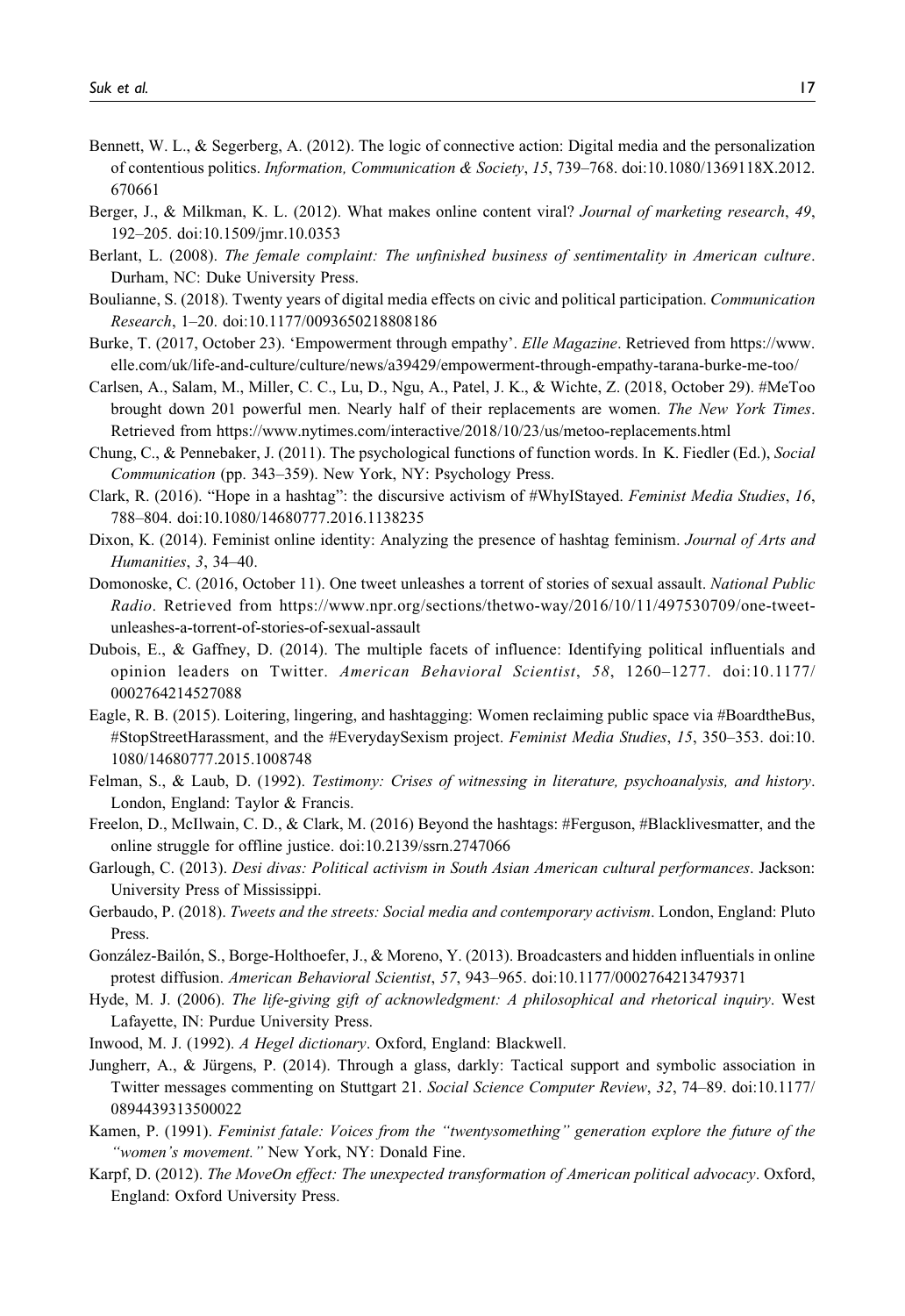- Maier, D., Waldherr, A., Miltner, P., Jähnichen, P., & Pfetsch, B. (2018). Exploring issues in a networked public sphere: Combining hyperlink network analysis and topic modeling. Social Science Computer Review, 36, 3–20. doi:10.1177/0894439317690337
- Nulty, P., Theocharis, Y., Popa, S. A., Parnet, O., & Benoit, K. (2016). Social media and political communication in the 2014 elections to the European Parliament. Electoral studies, 44, 429–444. doi:10.1016/j. electstud.2016.04.014
- Papacharissi, Z. (2016). Affective publics and structures of storytelling: Sentiment, events and mediality. Information, Communication & Society, 19, 307–324. doi:10.1080/1369118X.2015.1109697
- Rentschler, C. (2015). #Safetytipsforladies: Feminist Twitter takedowns of victim blaming. Feminist Media Studies, 15, 353–356. doi:10.1080/14680777.2015.1008749
- Rodino-Colocino, M. (2014). #YesAllWomen: Intersectional mobilization against sexual assault is radical (again). Feminist Media Studies, 14, 1113–1115. doi:10.1080/14680777.2014.975475
- Sarachild, K. (1978). Consciousness-raising: A radical weapon. In K. Sarachild (Ed.), Feminist Revolution (pp. 144–150). New York, NY: Random House.
- Shah, D. V., Culver, K. B., Hanna, A., Macafee, T., & Yang, J. (2015). Computational approaches to online political expression: Rediscovering a 'science of the social'. In D. Freelon & S. Coleman (Eds.), *Handbook* of Digital Politics (pp. 281–305). London, England: Routledge.
- Wells, C., Shah, D. V., Pevehouse, J. C., Yang, J., Pelled, A., Boehm, F. ... Schmidt, J. L. (2016). How Trump drove coverage to the nomination: Hybrid media campaigning. *Political Communication*, 33, 669–676. doi: 10.1080/10584609.2016.1224416
- Zappavigna, M. (2011). Ambient affiliation: A linguistic perspective on Twitter. New Media & Society, 13, 788–806. doi:10.1177/1461444810385097

#### Author Biographies

Jiyoun Suk is a doctoral student in the School of Journalism and Mass Communication at the University of Wisconsin–Madison. Her research concerns communication ecologies, information flows, and how online and mobile communications shape political opinions and behaviors, with applications of computational methods. Email: [jsuk2@wisc.edu](mailto:jsuk2@wisc.edu)

Aman Abhishek is a doctoral student at the School of Journalism and Mass Communication, University of Wisconsin–Madison. His research interests include the political economy of communication, political communication, political violence, and computational social science. Email: [aabhishek@wisc.edu](mailto:aabhishek@wisc.edu)

Yini Zhang is a doctoral candidate in the School of Journalism and Mass Communication at the University of Wisconsin–Madison. Her research focuses on audience attention, public opinion, and agenda setting in the hybrid media system, often employing computational methods. Email: [zhang525@wisc.edu](mailto:zhang525@wisc.edu)

So Yun Ahn is a research MA student in the School of Journalism and Mass Communication at the University of Wisconsin–Madison. Ahn's research focuses on the innovations that form and reform communities and how individuals can use emerging technology to find their places in the world. Email: [soyun.ahn@wisc.edu](mailto:soyun.ahn@wisc.edu)

Teresa Correa is an associate professor in the School of Communication at Diego Portales University, Chile. Her research focuses on three lines of inquiry: (1) digital inequality and the intersection of gender, class, race, rurality, and family dynamics; (2) media sociology and the representation of gender and minorities; and (3) inequalities and health communication. Email: [Teresa.correa@udp.cl](mailto:Teresa.correa@udp.cl)

Christine Garlough is a professor in the Department of Gender and Women's Studies, and affiliate of the Department of Comparative Literature and Folklore, Interdisciplinary Theater Studies, and the Center for the Study of Upper Midwestern Cultures. Her research constellates around issues of art and activism, centering on how feminist groups, in India and the United States, use street plays, poster work, performance art, and oral narratives to address social and political exigencies. Email: [clgarlough@wisc.edu](mailto:clgarlough@wisc.edu)